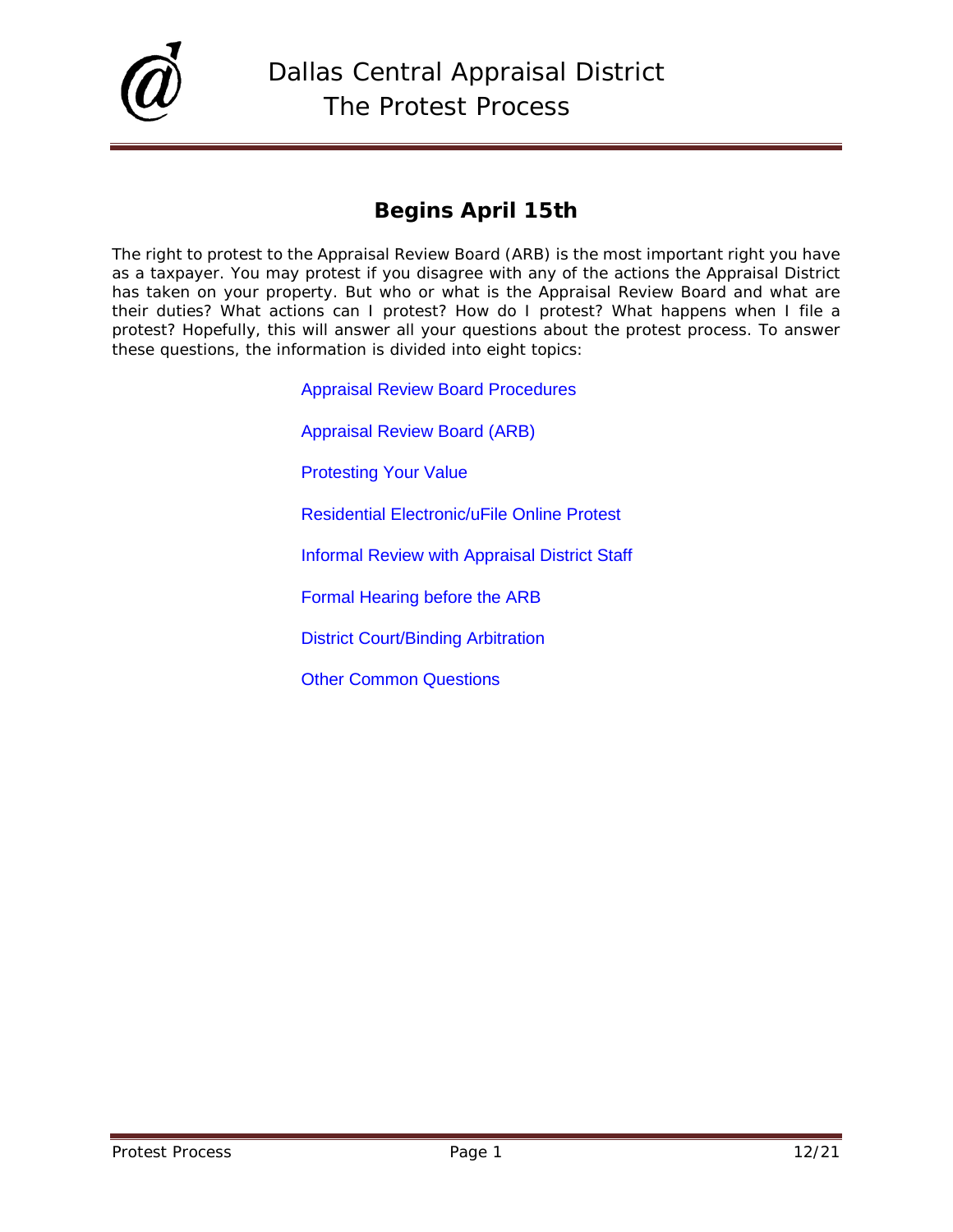

## <span id="page-1-0"></span>**A. Appraisal Review Board (ARB)**

### 1. What is the Appraisal Review Board?

The Appraisal Review Board is a group of private citizens authorized to resolve disputes between taxpayers and the Appraisal District. ARB members are appointed by the Local Administrative District Judge of Dallas County for two-year terms. Although the Appraisal Review Board is funded by the Appraisal District, they are appointed by the Local Administrative District Judge. The ARB is a separate authoritative body. No employees or officers of the Appraisal District or the taxing units it serves may sit on the ARB. To qualify for service on the ARB, an individual must be a resident of the Appraisal District for at least two years prior to taking office. Any person who is a former member of the governing body or officer or employee of a taxing unit, or is a former director, officer, or employee of the Appraisal District is ineligible to serve. Also the person's close relatives cannot work as professional tax agents or tax appraisers within the Appraisal District. ARB members also must comply with special conflict of interest laws.

The ARB determines taxpayer protests and taxing unit challenges. The ARB also determines if the Chief Appraiser has granted or denied exemptions and agricultural appraisals properly. The ARB's decisions are binding only for the year in question. The ARB begins protest hearings around April 30 and finishes by the middle of July. The ARB meets throughout the year on a monthly basis to carry out supplemental duties. ARB meetings are open to the public. The ARB establishes its own Procedures and Rules that govern its operations. For cost savings purposes, the ARB typically meets at the Appraisal District office. There are up to one hundred twenty (120) members on the ARB of Dallas County.

### 2. What are the ARB's Duties?

Under the law, the ARB has these specific duties:

- 1. Determine protests initiated by property owners;
- 2. Determine challenges initiated by taxing units;
- 3. Correct clerical errors in the appraisal records and the appraisal rolls;
- 4. Act on motions to correct appraisal rolls under Section 25.25 of the Texas Property Tax Code;
- 5. Determine whether an exemption or a partial exemption is improperly granted and whether land is improperly granted appraisal as provided by Subchapter C, D, or E, Chapter 23, Property Tax Code;
- <span id="page-1-1"></span>6. After it has completed substantially all protests, the ARB approves the appraisal records.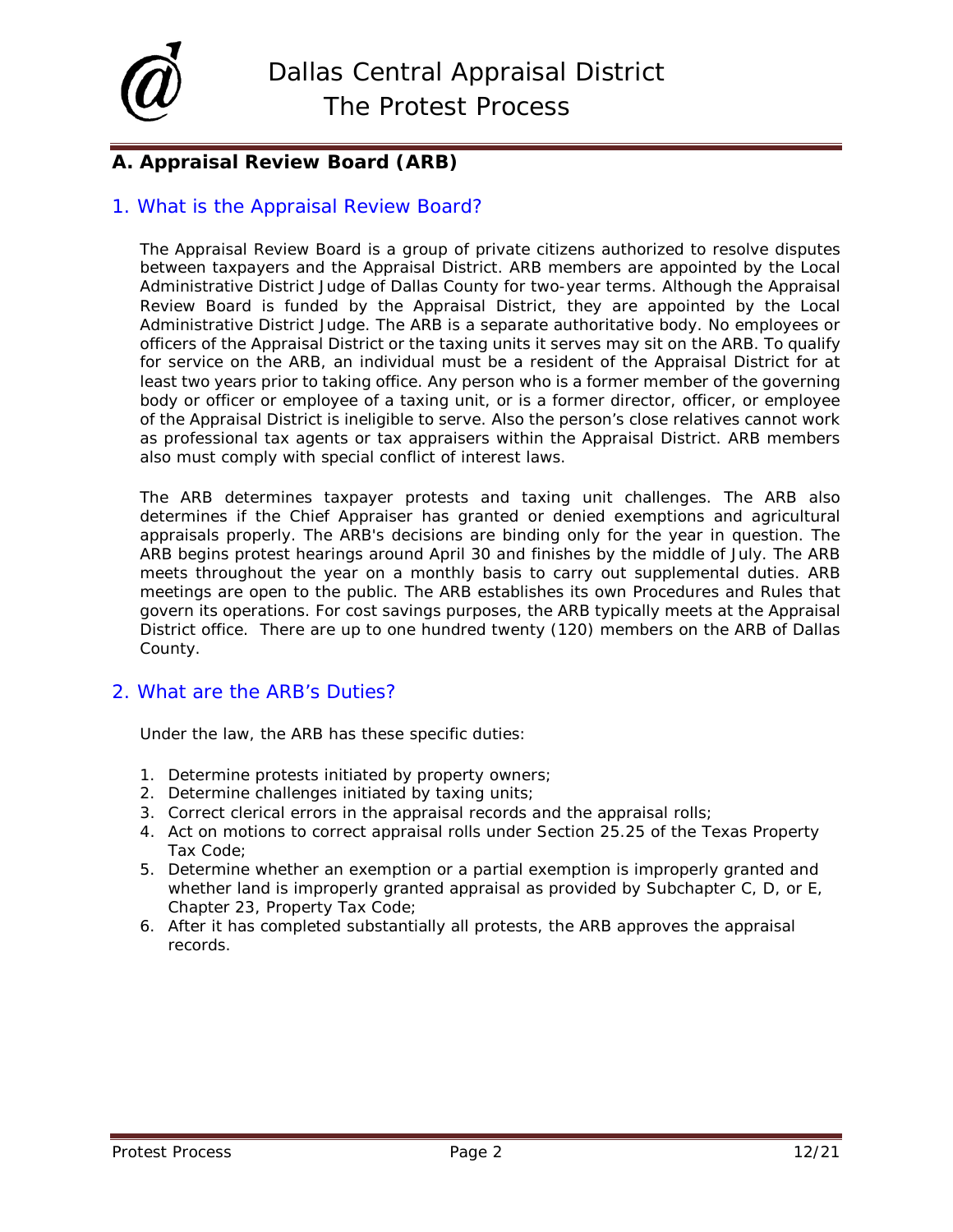

## **B. Protesting Your Value**

### 1. What can I protest?

You can file a protest by May 16<sup>th</sup> if you disagree with any action taken by the Appraisal District that affects your property. You may file a protest if any of the following is true about your property:

### • **The proposed value of your property is too high**.

This could be based on incorrect information on the Appraisal District records, such as lot size, building size, etc. It could also be due to situations that the Appraisal District does not know, such as hidden defects, cracked foundations, inadequate plumbing, flooding problems, etc. If similar properties are selling for less than your property, you may have a reason to protest.

### • **Your property is valued unequally compared with other property in the Appraisal District**.

The Texas Constitution gives property owners the right to equal and uniform taxation. For instance, if your property is appraised at 100% of market value and similar properties are appraised at 90% of market value, then you have a right to protest your value based on the Appraisal District's failure to appraise equally and uniformly. This type of protest will require more evidence than other types of protests.

### • **The Chief Appraiser denied you an exemption**.

Certain requirements exist for receiving an exemption, including deadlines for filing. If you have met the requirements and are denied an exemption, you may file a protest and have a hearing before the ARB. To receive an exemption, a person must apply for the exemption with each Appraisal District in which the property has situs. Some exemptions require an annual application. For more information, see the Exemptions or Frequently Asked Questions page on this site. For various exemption applications, see the Forms page on this site or contact the Customer Service office at (214) 631- 0910.

### • **The Chief Appraiser denied agricultural appraisal for your farm or ranch**.

Like exemptions, you must apply to receive an agricultural appraisal. Agricultural appraisal laws have specific requirements involving ownership and land use. If your property meets these requirements and you have been denied, you should file a protest. For more information about the agricultural requirements, see the Exemptions page on this site.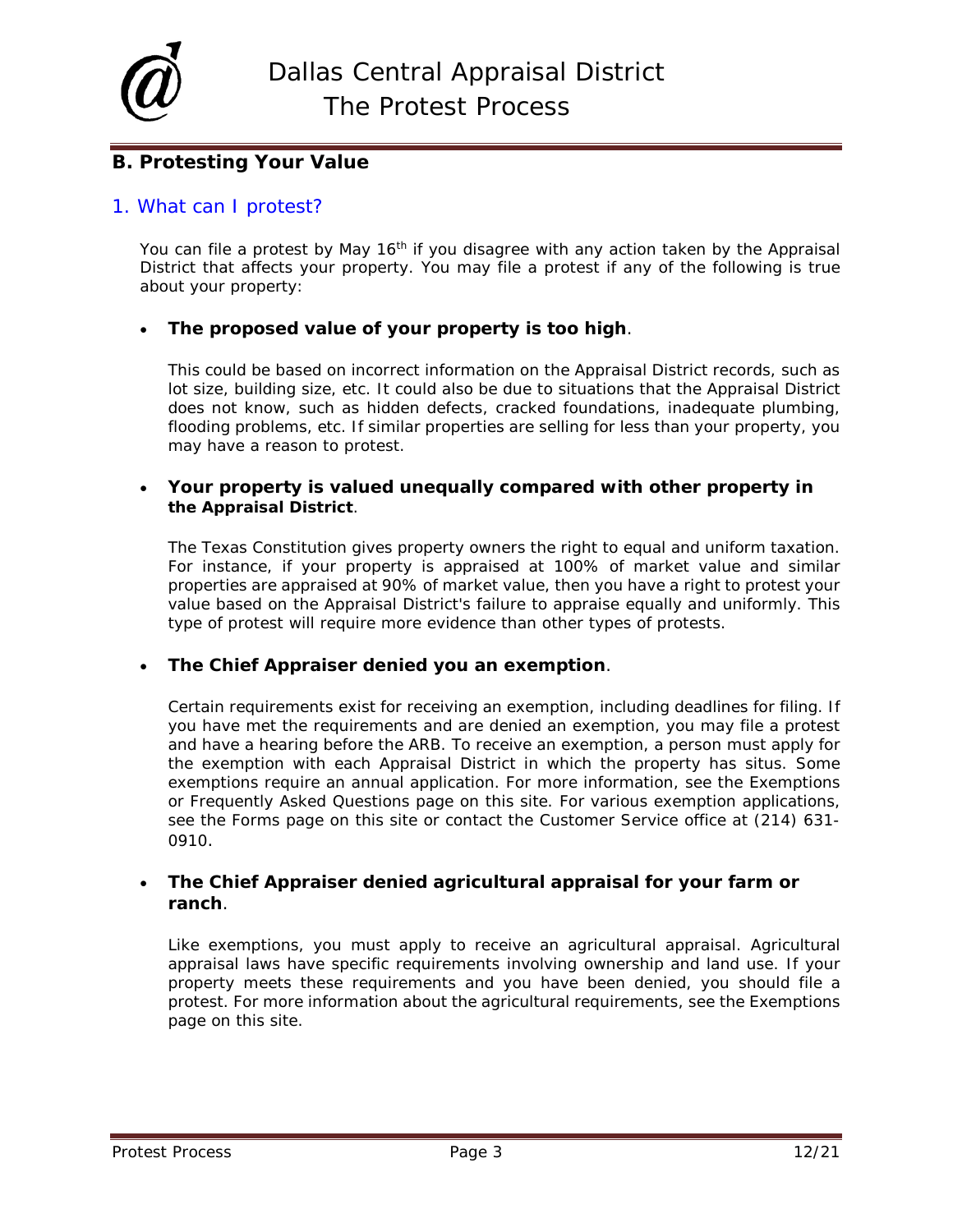

### • **The Chief Appraiser wrongly determined that you took your land out of agricultural use**.

An appraisal may have been done while your land was lying fallow, or for rotation of crops. You will be required to provide documentation to prove that you did not change the use of your land to a non-agricultural use.

### • **The appraisal records show an incorrect owner**.

Even if you purchased your property after January 1, you may protest the property's value until the ARB approves the appraisal roll. The law recognizes the new owner's interest in the taxes on the property. After 90 days from the date of closing on a property, if the appraisal record does not reflect the current ownership, please contact the Customer Service office at (214) 631-0910.

### • **Your property is being taxed by the wrong taxing units**.

This generally applies to business personal property that has moved from one location to another. You can protest the inclusion of your property on the appraisal records if it should be taxed at another location in Texas.

### • **The Appraisal District or ARB took other action that affects your property**.

You have the right to protest any Appraisal District action that affects you and your property. For example, the Chief Appraiser may claim your property was not taxed in a previous year and you disagree. You may protest only actions that affect your property.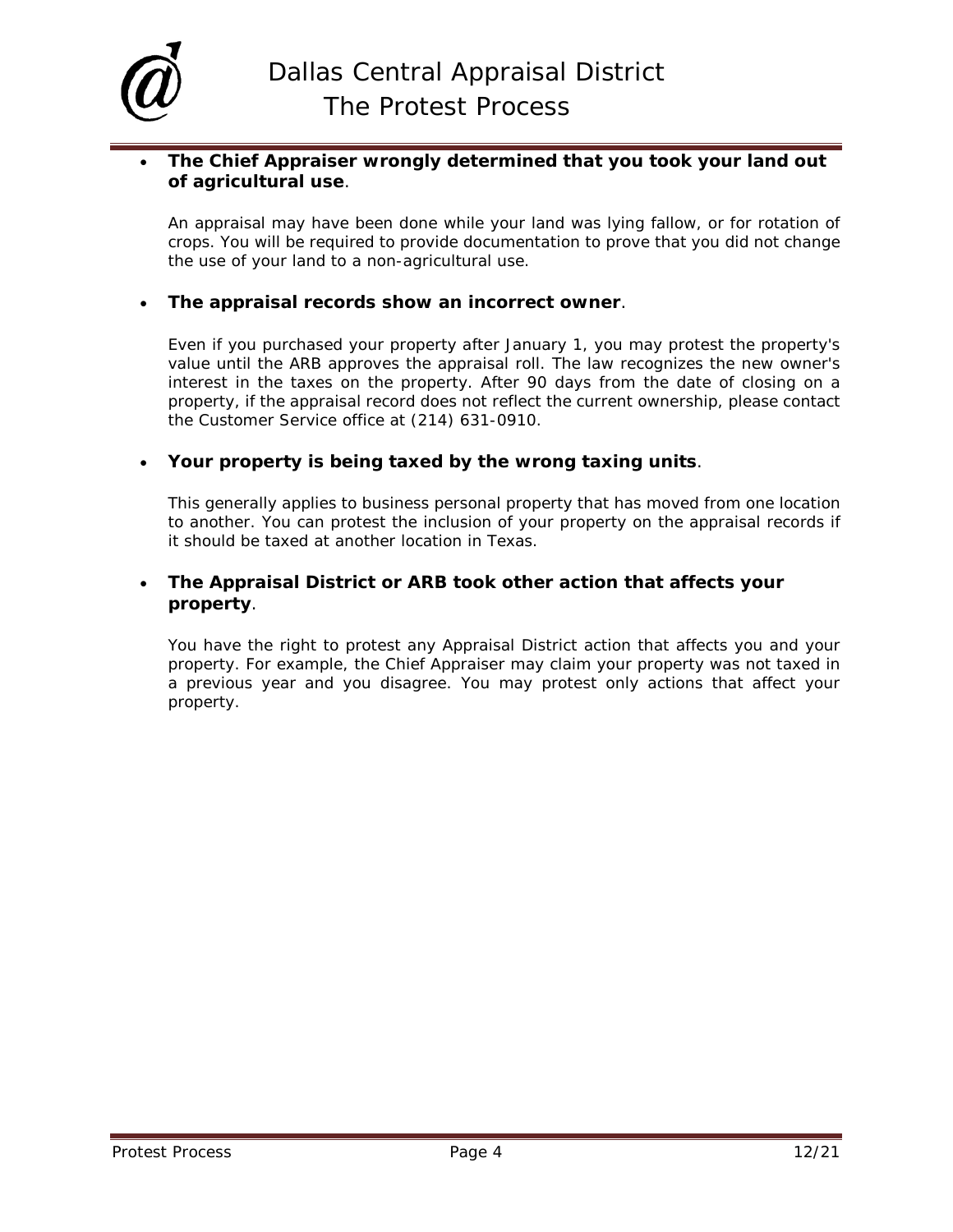

## 2. How do I protest?

Beginning on April 15 for residential and/or commercial property owners or May 11 for business personal property owners, protests to the ARB can be filed by electronic communication via the DCAD website using the Online Protest Program, uFile, or in written form. The ARB will not accept protest filings by facsimile or e-mail submissions.

**The Dallas Central Appraisal District (DCAD) prefers that all property owners file their protest using DCAD's uFile Protest and Settlement System (uFile System) instead of visiting our office to speak with an appraiser or mailing in a protest.** Property owners, who take advantage of the uFile Online Protest and Settlement System, upload documentation, and provide an opinion of market value, will have their protest and proposed value reviewed by appraisal staff members, and will receive an e-mail response prior to their ARB Hearing. You may access the uFile System by searching your account on our website at [www.dallascad.org](http://www.dallascad.org/) and selecting the link, "uFile Online Protest". For easy access, you may request your individual Personal Identification Number (PIN) through the system or use the PIN located at the top left-side of your Notice of Appraised Value. You need the PIN in order to access the uFile System. If you file a protest using the online uFile System do not file a written or duplicate protest.

The Appraisal District has forms for protesting, but an official form is not necessary. Any written notice of protest will be acceptable as long as it identifies the owner, the property that is the subject of the protest and indicates apparent dissatisfaction with an action or decision taken by the Appraisal District. Please identify the property in question (property address/account number); state the nature of the protest (i.e., market value) and it is helpful to attach any applicable documentation that you would like for us to review. If using the Online Protest Program, you need to follow the simple instructions for filing your protest online.

A protest must be filed by May 15, or no later than 30 days after the Appraisal District delivers a Notice of Appraised Value to you, whichever is later. However if the protest deadline falls on a weekend or holiday then the protest deadline is the first business day after that date. The deadline to file a written protest for real property for the 2022 Tax Year is May 16<sup>th</sup>. It is very important to file the protest on time. If you mail your protest, please mail it to the address listed on your Notice of Appraised Value or to 2949 N. Stemmons Freeway, Dallas, TX 75247. It must also bear a post office cancellation mark by midnight May 16, 2022.

If you deliver your protest in person, you must have it in our office before the office closes on May 16, 2022. The office doors are locked promptly at 5:30 P.M. If you file your residential or commercial protest using the Online Protest Program you must file your protest online before midnight May 16, 2022. Please check the deadline dates on your Business Personal Property Notice of Appraised Value/Notice of Protest form for protest deadline on these properties. If you fail to file a protest on time, your options are limited. Once the written protest is received, a hearing is scheduled by the ARB. The ARB will give you at least 15 days' notice of the date, time and location of your hearing. The Appraisal District will also send you a copy of *Property Taxpayer's Remedies* (a publication of the State Comptroller's Office), a copy of the ARB hearing procedures, and a statement that you have the right to inspect the information that the Appraisal District plans to introduce at your hearing. There may be a charge for some of this information.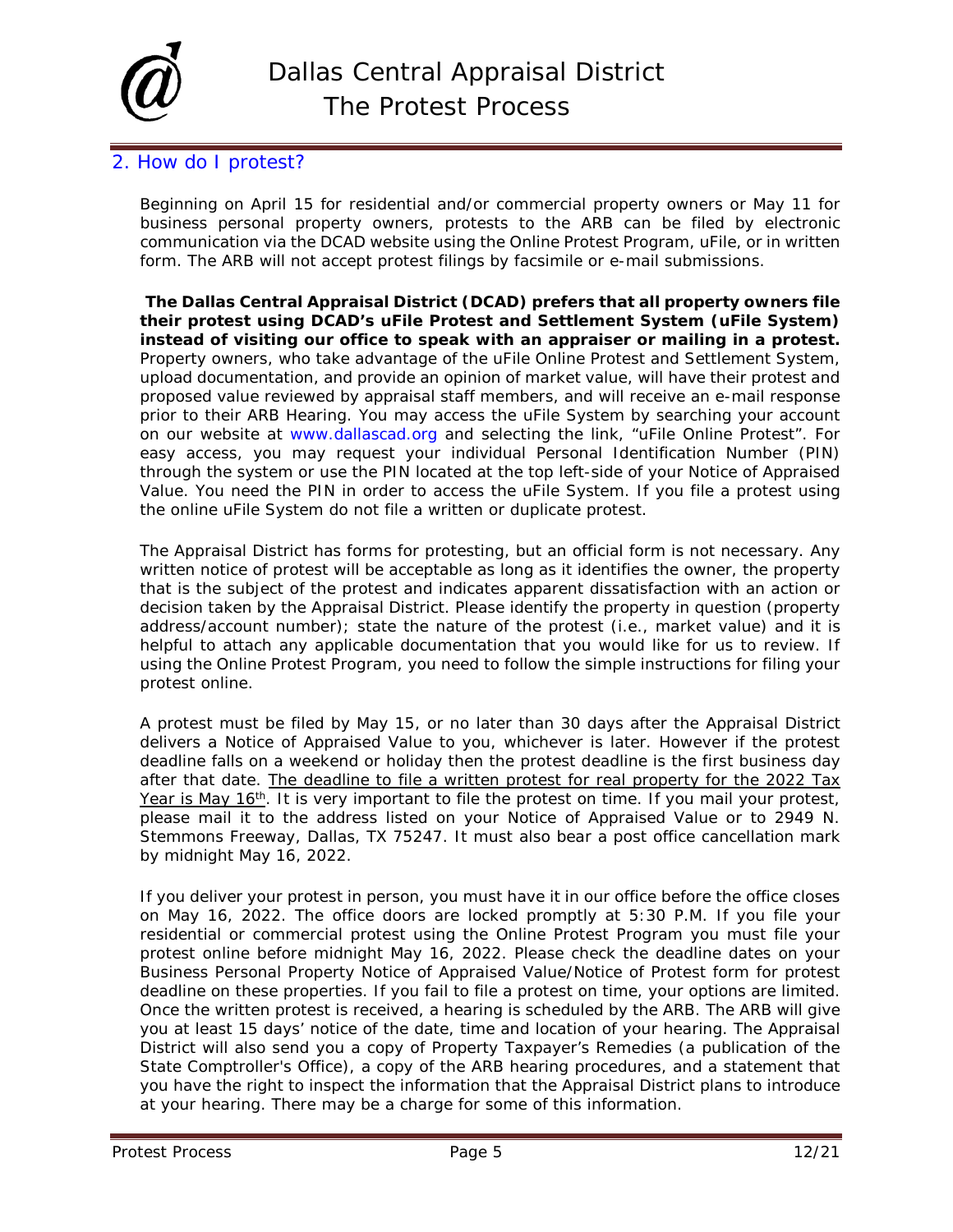

## <span id="page-5-0"></span>3. Can I file a protest via the Internet or fax?

Most properties may be protested online via the Internet by using the uFile Online Protest Program on the website of the Dallas Central Appraisal District at **[www.dallascad.org](http://www.dallascad.org/default.aspx)**. The online protest for residential and commercial property must be submitted by the deadline on or before midnight on **May 16, 2022**. The online deadline for business personal property is on or before midnight on **June 9, 2022**. The ARB **will not** accept protest filings by facsimile or e-mail submissions.

### 4. What is uFile?

uFile is an online system for filing property owner protests and handling disputes over a property's value. In the traditional system, you file your protest by mail or in person, wait to be scheduled for a formal protest hearing or you visit the Appraisal District offices and speak with an appraiser prior to that scheduled formal hearing. Protests can be settled at the informal meeting with an appraiser. If the protest is not settled, you can appear before the Appraisal Review Board of Dallas County at your scheduled hearing. In the uFile system, you file your protest online. You will get a confirmation that your protest has been filed within one business day. If you have not received confirmation that your protest has been filed then please check your e-mail spam/junk file prior to contacting DCAD.

**The Dallas Central Appraisal District (DCAD) would prefer that all property owners file their protest using DCAD's uFile Protest and Settlement System (uFile System) instead mailing in a protest.** Property owners who take advantage of the uFile Online Protest and Settlement System, upload documentation, and provide an opinion of market value will have their protest and proposed value reviewed by appraisal staff members and will receive an e-mail response prior to their ARB Hearing. You may access the uFile System by searching your account on our website at [www.dallascad.org](http://www.dallascad.org/) and selecting the link, "uFile Online Protest". For easy access, you may request your individual Personal Identification Number (PIN) through the system or use the PIN located at the top left-side of your Notice of Appraised Value. You need the PIN in order to access the uFile System. If you file a protest using the online uFile System do not file a written or duplicate protest.

### 5. When can I file my protest using uFile?

Beginning on April 15<sup>th</sup> and on or before May 16<sup>th</sup>, 2022 you may file your protest online using the uFile Online Protest Program for 2022 for residential and commercial properties. You may begin filing online protests using the uFile Protest Program for business personal property beginning on May 11, 2022.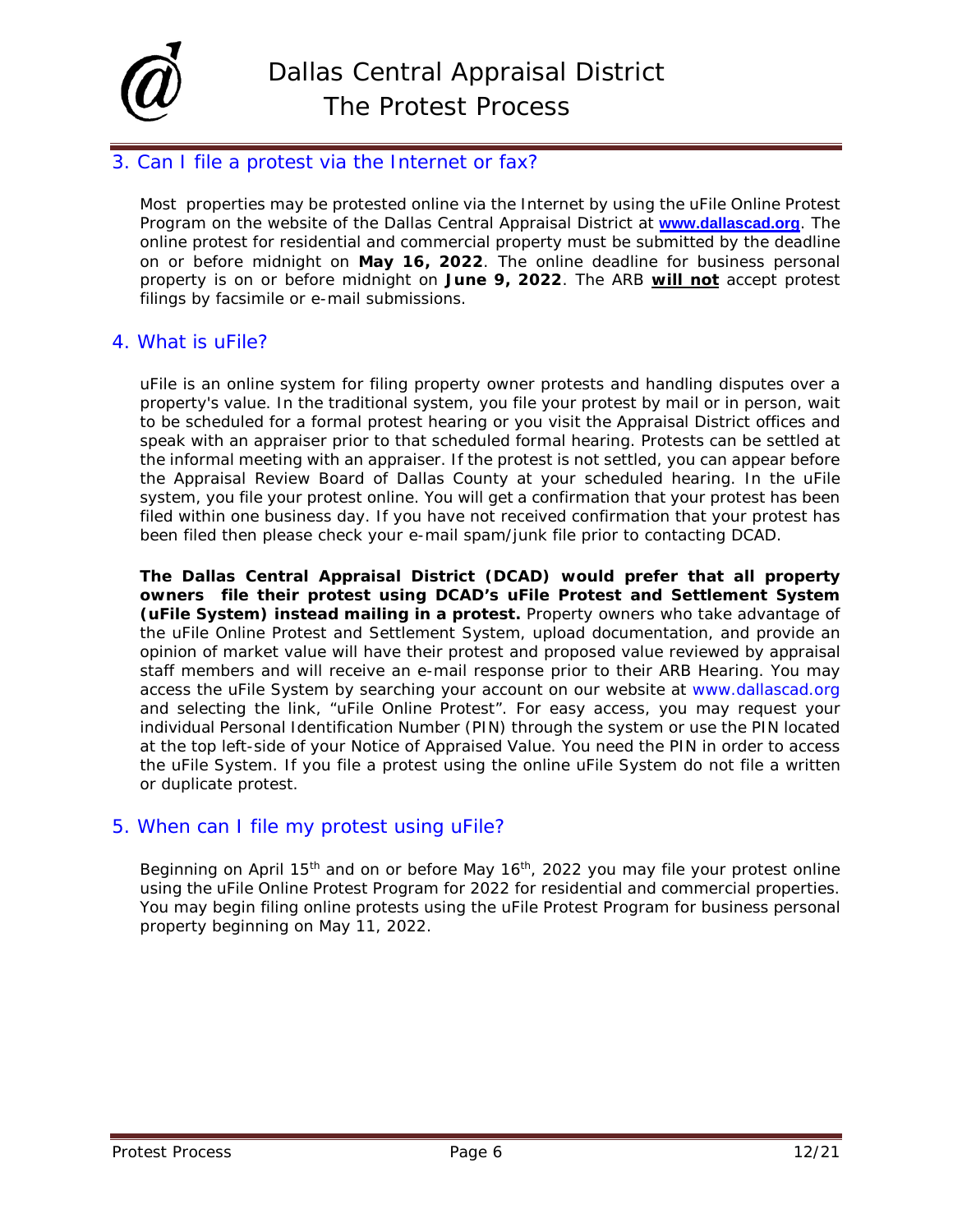

### 6. How can I file my protest using uFile?

Beginning on April 15<sup>th</sup>, to file your protest using the uFile system on the Dallas Central Appraisal District's website [\(www.dallascad.org\)](http://www.dallascad.org/), you simply search for your property using the Search Appraisal function in the Navigation Links box to the left of the screen [\(http://www.dallascad.org/SearchOwner.aspx\)](http://www.dallascad.org/SearchOwner.aspx). You may search by Owner Name, Address or Account Number. Once you are on the details page of your property, simply click on the "Online Protest" link and it will take you through the steps to file your protest online. The Online Protest link is beneath DCAD Property Map link and above the Print Homestead Exemption Form link. You may also request your individual **PIN #** through this system for easy access. This can be done when utilizing the Online Protest Program, uFile. **If you file a protest online under the Online Protest Program, uFile, please do not file a manual or duplicate protest on the property account. The ARB will accept uFile protests online but will not accept other protests by facsimile or e-mail.**

## Can I file multiple protests using uFile?

uFile allows only one protest to be filed at the account level. If you have multiple properties and wish for them to be scheduled together, then you must mail them in via US Mail or deliver the protests in person.

## 7. I sent in documentation with my protest. Why have I not heard from anyone?

In some instances appraisers are unable to review documentation attached to a protest until a day or so before the ARB hearing. However, if you attached documentation to your protest and you have not been contacted by DCAD by phone or e-mail at least 3 days prior to your scheduled ARB Hearing, then please call and ask to speak with an appraiser so they can pull your protest and review your documentation with you. If they are able to make an adjustment that you are in agreement with, there may be no need for your formal ARB hearing. Please check your hearing date and time and if you have not heard anything from the Appraisal District and your issue(s) remain unresolved then you need to attend your scheduled hearing before the ARB.

### 8. I forgot to file a protest. Can I still get my value lowered?

<span id="page-6-0"></span>No. If a taxpayer does not file a timely protest, neither the appraiser nor the ARB can make a value adjustment to your property. You should follow up on your issue(s) after August 1. If you believe there are good cause reasons (i.e., hospitalization) as to why you could not file a timely protest, then you should write the ARB, state the facts and document (provide medical receipts on hospitalization) your reasons. The ARB will make a determination and respond back to you in writing. Forgetting to file a protest or not knowing the protest deadline are not considered good cause reasons to grant you a late protest. If you believe there is a clerical error or substantial error associated with your property value, then you should speak to an appraiser who will clarify if there are any remedies available to correct the clerical error or substantial value error.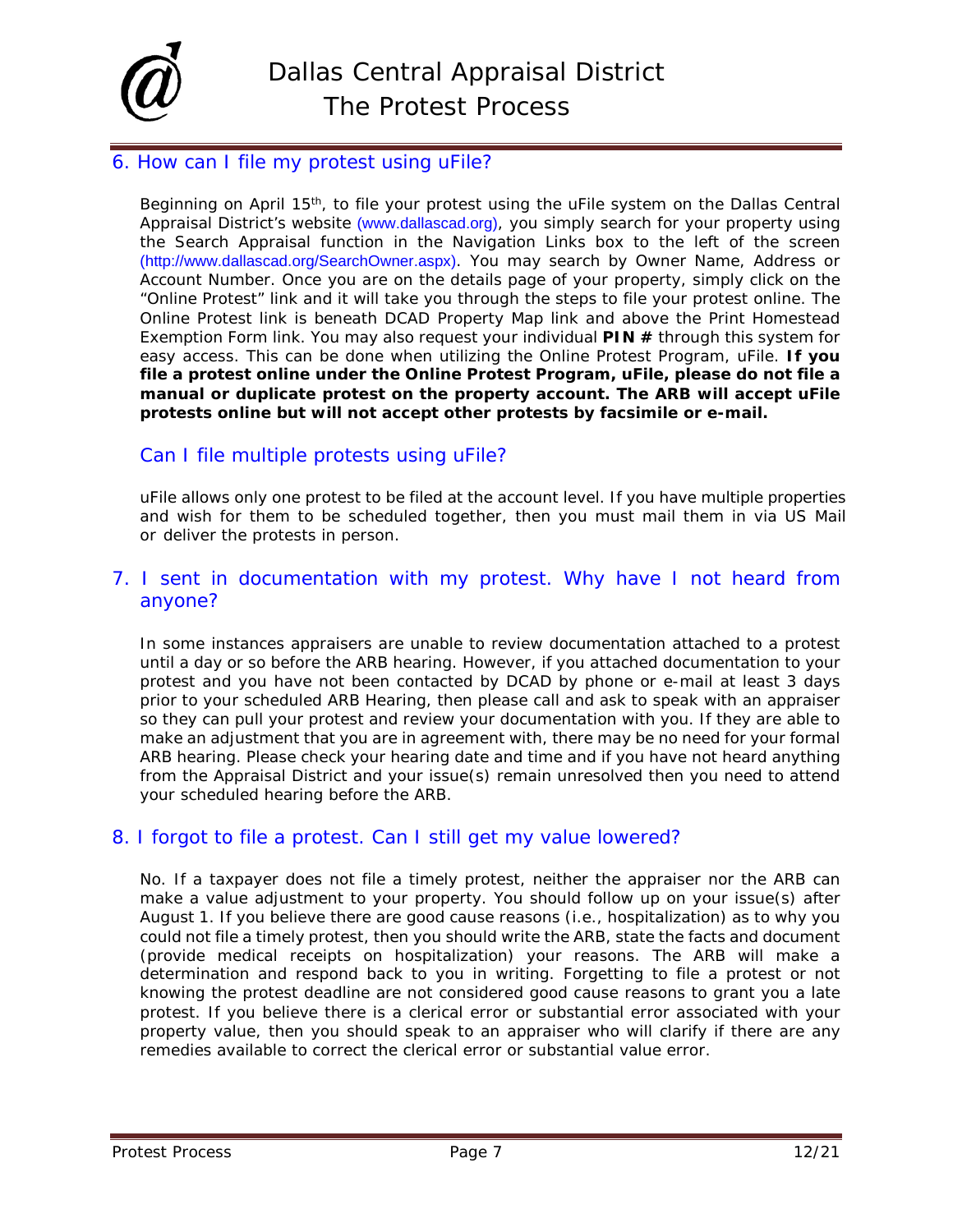

## 9. May I withdraw my protest using uFile?

Yes. But after July 20, the uFile system is unavailable for withdrawing protests so you will need to contact DCAD via a phone call or e-mail to withdrawal your protest.

## **C. Informal Review with Appraisal District Staff**

### 1. Do I have to go to an ARB hearing to settle my issue(s)?

If you are able to resolve your issue with an appraiser informally then you are not required to go to an ARB hearing by telephone or in person to settle your issue. The best way to do this is to file a protest and submit your evidence and opinion of value and/or what action should be undertaken by the District to resolve your issue assuming your issue is not a value related protest. DCAD appraisers will not conduct an informal hearing and settlement offer concerning the valuation of property unless a protest has been filed and evidence has been submitted as to the owner's opinion of value.

Prior to your ARB Hearing, in most instance, the appraisal staff will review your evidence and contact you prior to your ARB hearing by Telephone or e-mail. DCAD encourages all property owners to file their protest and submit their evidence utilizing DCAD's uFile online protest program as this will typically streamline the protest settlement review process by DCAD's appraisal staff members. You can also submit your protest and evidence via the U.S. mail or by hand delivering it to DCAD's office. A drop box is available 24/7 at DCAD's office.

Once your protest and evidence is reviewed by an appraiser and it warrants a change, an appraiser will contact you by phone or e-mail to possibly resolve your issue(s) without the need for an ARB Hearing. If a DCAD appraisal staff member has not contacted you with a phone call or e-mail response at least 3 business days prior to your scheduled ARB Hearing then DCAD encourages you to call the appropriate Division and request a review of your protest and evidence submitted. The ARB has adopted a set of Standards of Documentation that details the type of data and information that you should present.

The protest deadline is printed on the Notice of Appraised Value. If we are able to resolve your issue prior to the ARB hearing, then there is no need for an ARB hearing. However, if we are unable to resolve your issue(s), then an ARB hearing is needed.

Most residential properties may qualify for the uFile Online Settlement Offer Program. This program is only available when using the uFile Online Protest Program. If your property qualifies for the uFile Online Settlement Offer Program you will be alerted when you file your protest on the uFile Online Protest Program. Residential property owners may be eligible to settle their property value by submitting documentation and evidence to substantiate their claim and providing an opinion of value. Most neighborhoods are eligible, but some neighborhoods may not be eligible because of the complexity of the market in those neighborhoods. Also, you would not be eligible for a settlement offer if your property is represented by an authorized tax consultant; if your property is classified as a Land only account; if the property account has an existing protest filed; or if the protest reason is not value related. Only certain Residential properties are available for Online Settlement Offers. If you are not eligible for the program, the settlement offer will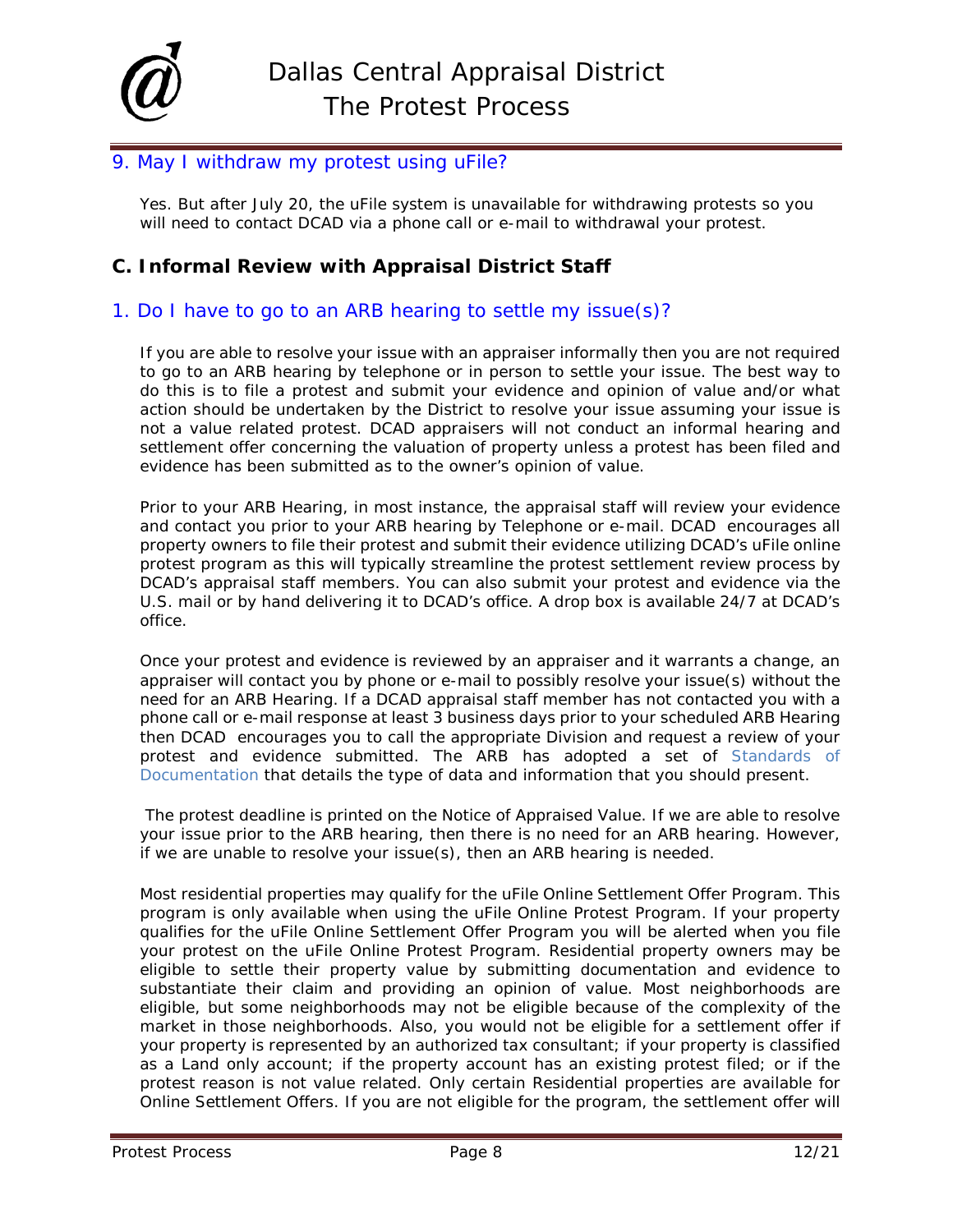

not be extended to your property. The Settlement Offer feature has been targeted for those neighborhoods that have extremely homogeneous properties. However, property owners may still file a Residential protest online even if the property does not qualify for a Settlement Offer.

For Commercial and Business Personal Properties, DCAD does not provide guaranteed uFile settlement offers like Residential properties who meet the requirements for a uFile settlement offer. However, for Commercial and Business Personal Property owners who use the uFile protest system, in most instances, a DCAD appraiser will respond with a uFile settlement offer if the property owner has provided sufficient documentation and an appraiser has had time to review the information prior to an ARB hearing. If this occurs, then DCAD will send you an uFile e-mail settlement offer.

If a DCAD appraisal staff member has not contacted you with a phone call or e-mail response at least 3 business days prior to your scheduled ARB Hearing then DCAD encourages you to call the appropriate Division and request a review of your protest and evidence submitted. The ARB has adopted a set of Standards of Documentation that details the type of data and information that you should present.

### 2. Do I need to visit the DCAD office to resolve my issue(s) with an appraiser?

No. If you submit your protest and evidence using DCAD's uFile online protest program or you submit your protest and evidence via the U.S. mail or by hand delivering it to DCAD's office, an appraiser will review your protest and evidence and will contact you by phone or e-mail prior to your scheduled ARB Hearing. It is not necessary to visit DCAD's office to resolve your issue informally with an appraiser as DCAD can conduct an Informal Telephone hearing with you or will respond to you using DCAD's uFile Online Settlement Offer Program if you used this preferred method of filing a protest.

DCAD encourages all property owners to use DCAD's uFile online protest system as this is the preferred method to file a protest and submit your evidence in order for an appraiser to review your property valuation if you disagree with DCAD's proposed valuation.

If you just have general questions about the appraisal and protest process or DCAD's operations then DCAD encourages you to call the appropriate Division.

Please check your voicemails, junk, or spam folders during the time you filed your protest. We may have attempted to call/email you for a settlement offer or requested additional information for settlement.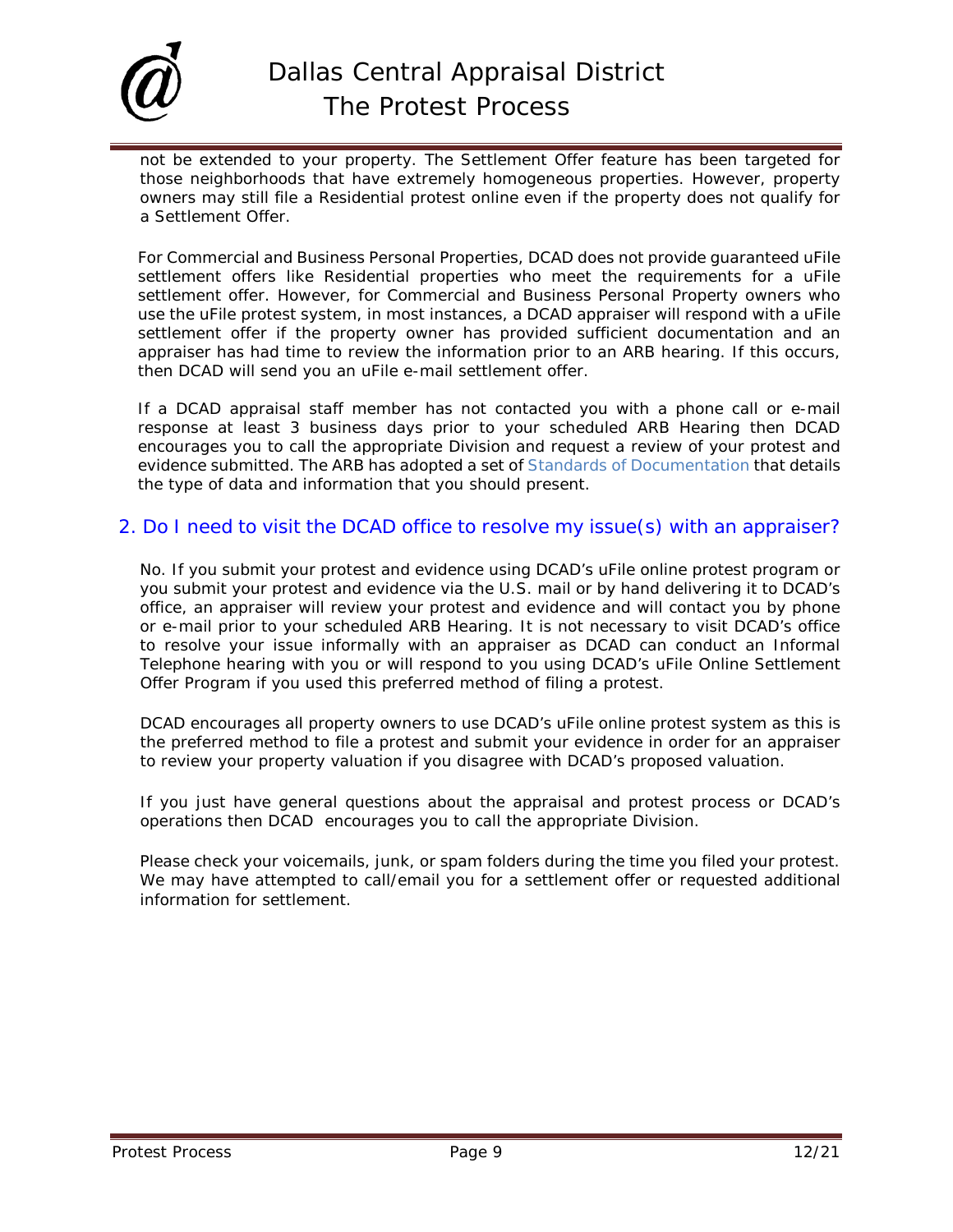

### 3. Can I negotiate a value over the phone?

No, if you have not filed a protest and submitted evidence on your value position. In order for an appraiser to make a value adjustment, he/she needs to follow the ARB's Standards of Documentation (which is the same as adopted by the Appraisal District), which means he/she needs to support a value adjustment with documentation provided by the property owner. If you have provided evidence with your protest submittal and a DCAD appraisal staff member has not contacted you by phone or e-mail at least 3 days prior to your scheduled hearing then please contact the appropriate Division to have an Informal Telephone hearing with an appraiser. If the appraiser is unable to resolve your issue(s) with an Informal Telephone hearing then you will need to attend your ARB Hearing.

### <span id="page-9-0"></span>**D. Formal Hearing before the ARB**

### 1. What is a formal hearing before the ARB?

If you are not able to resolve the protest informally with an appraiser, your protest will be heard by the Appraisal Review Board (ARB). The ARB is a group of citizens who are authorized to resolve disputes between Appraisal Districts and taxpayers.

A hearing before the ARB is conducted very much like a court case, although less formal. The ARB sets its own procedures with guidelines from the State Comptroller's Office. Generally, ARB panels are single-member or three-member panels, but panels may be larger. Typically, after formal introduction of the parties and the property involved, the ARB will hear evidence from the Appraisal District and property owner and make a judgment based on the evidence presented. Each party, the Appraisal District appraiser and the property owner, will have approximately 5-7 minutes to present their case and evidence at the hearing. Each party is allowed a rebuttal. The entire hearing typically takes approximately 15 minutes and the property owner will know the ARB's recommendation before they leave the hearing. After a decision is made by the ARB panel and approved by a quorum of the entire Board, a written Notice of Final Order is sent by certified mail to you or your agent. This decision is binding for the current tax year unless you file under binding arbitration or appeal to District Court.

### 2. Do I need to appear in person?

You have four choices: 1) you can attend a telephone hearing; 2) you can appear in person; 3) you can appoint someone else to appear for you; or 4) you can submit evidence stating your facts and presentation by mail or email.

#### Telephone Hearing:

A property owner initiating a protest is entitled to offer evidence, or argument without personally appearing and can do so by telephone. For a telephone hearing, a property owner is encouraged to submit the evidence at least five (5) days before a scheduled hearing to ensure adequate time for processing. Evidence and/or accompanying documents should state the property owner's name, address, property account number and telephone number. You can e-mail your evidence to the ARB. Please use [arbdocs@dcad.org](mailto:arbdocs@dcad.org) for Residential, Commercial, and Business Personal Property accounts.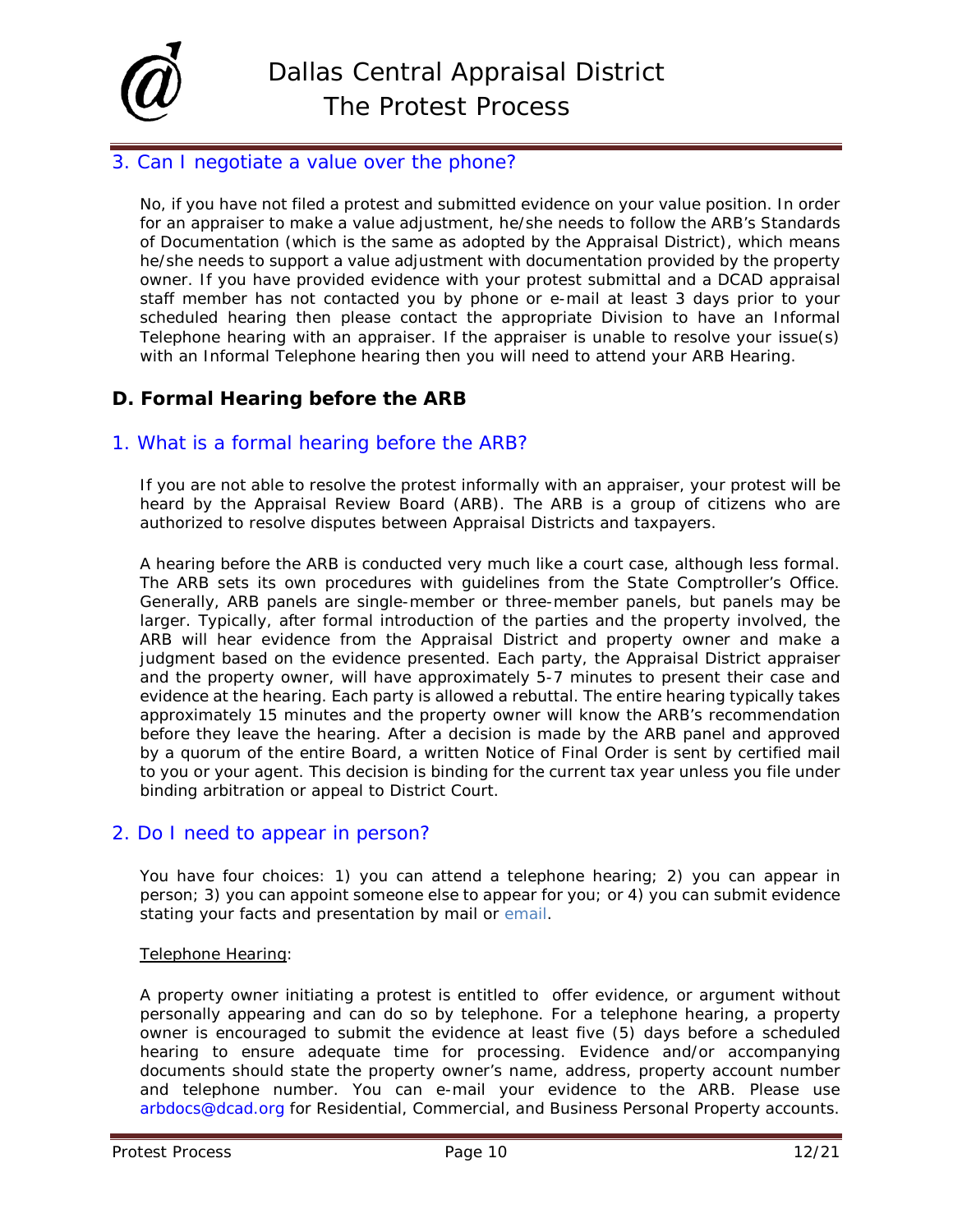

#### Appear In Person:

You can appear in person at your scheduled hearing before the ARB. Make sure that you read your Hearing Notification carefully for the **correct date and time** of your scheduled hearing. Please arrive at least ten minutes before your scheduled hearing to properly check in.

#### Having Someone Else Appear For You:

You can authorize in writing someone else to appear on your behalf for either a telephone or in person hearing. If the person is your spouse or a co-owner of the property, you do not need to do anything to authorize the person. To authorize a friend or a family member other than your spouse, you must provide a written authorization for the person representing you, signed by you, the property owner. If you authorize someone besides a family member or friend (i.e., a real estate agent), you must obtain a copy of the Appointment of Agent for Single-Family Residential Property Tax Matters form from the Appraisal District and file it with our office. To authorize somebody who is paid for representing you, you must use a special Appointment of Agent form. This form is available from the Appraisal District. The person you select should be able to discuss the property from personal knowledge and should file the form as soon as possible. At the very latest, the person must provide the appropriate form to the ARB before or at the time of the hearing.

#### Evidence:

Your evidence and/or supporting documents must be received by the ARB before the scheduled hearing date. Delivering them to our office in via an e-mail is preferred but you can always hand deliver them to our office if needed as there's a drop box available 24/7 at our office. If you mail them, it is a good idea to send them return receipt requested. Be sure to mail them in plenty of time and be sure the address is correct. You should state that you swear or affirm that the information it contains is true. Please provide with your evidence a cover letter, the property owner's name, address, account number, property description, and the date and time of the hearing. You can also e-mail your evidence to the ARB. Please use [arbdocs@dcad.org](mailto:arbdocs@dcad.org) for Residential, Commercial, and Business Personal Property accounts.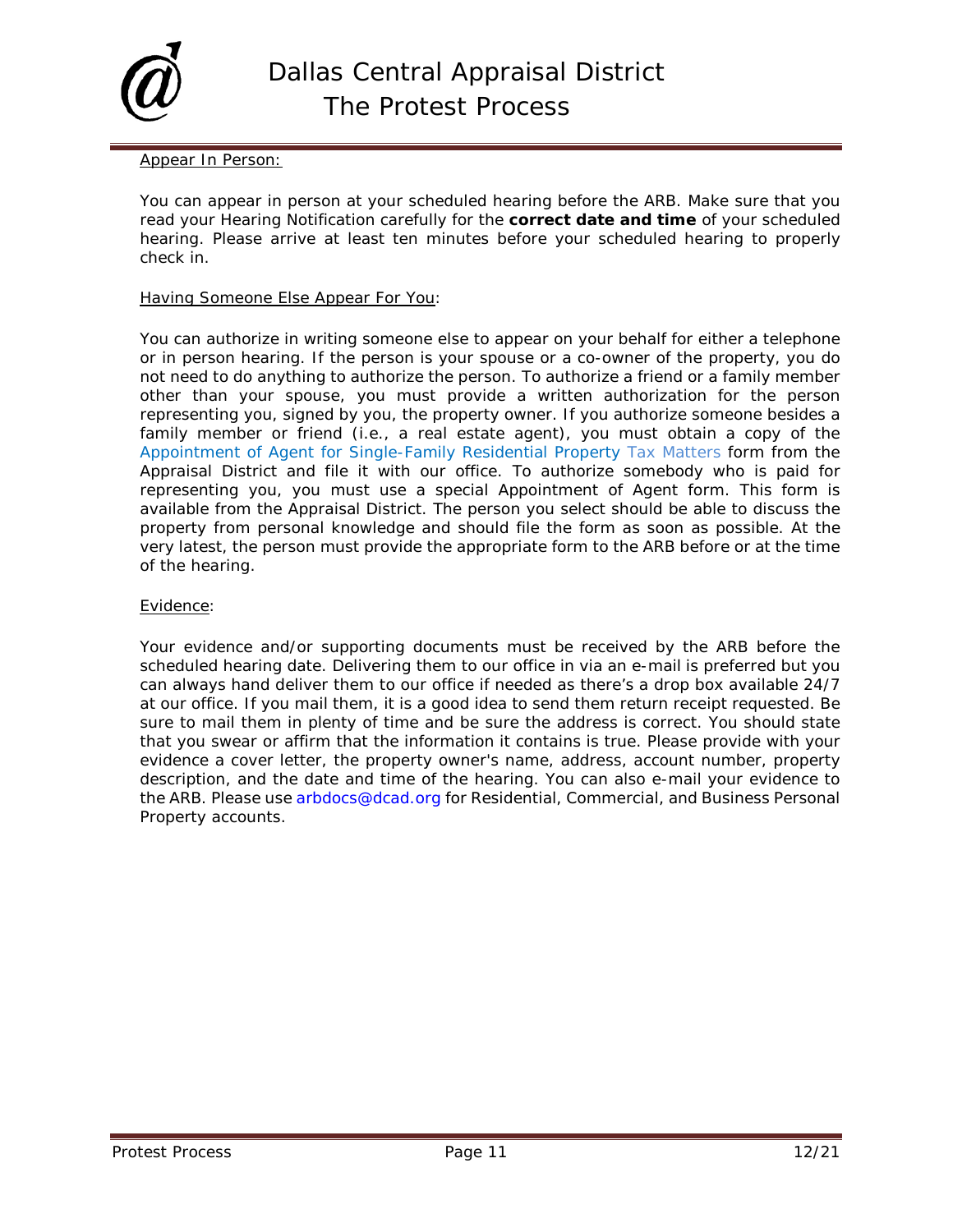

## 3. What type of information or documentation do I need to provide before or at my ARB hearing?

The ARB and the Appraisal District have both adopted a set of Standards of Documentation (see question #7) that a property owner and/or agent should provide with an ARB protest hearing or to an informal review with an Appraisal District appraiser.

For telephone hearings, a property owner should submit evidence to be considered at the hearing. If the property owner provides documents, photographs, tables or other items, the owner should label those items prominently with the first being labeled PO Ex. 1, the second being labeled PO Ex. 2, etc. If the owner wishes to emphasize certain portions of an item, the owner should highlight those portions or otherwise set them off with colored marking. The owner should be specific and identify the evidence being submitted, i.e., photographs, closing statement, sales comparisons, etc. The Texas Comptroller of Public Accounts, Property Tax Assistance Division, has a Form 50-283, Property Owner's Affidavit of Evidence, which can be used to submit your evidence to the Appraisal Review Board. An affidavit is not required by the Dallas County ARB but an owner and/or can submit an affidavit with their evidence if desired. It is recommended that the evidence and/or affidavit be submitted to the ARB at least five days before the scheduled hearing. The form is available on the Comptroller's website:

#### [www.comptroller.texas.gov/taxes/property-taxs/forms/](http://www.comptroller.texas.gov/taxes/property-taxs/forms/)

Before a hearing on a protest or immediately after the hearing begins, you or your agent and the Appraisal District are required to provide each other with a copy of any materials (evidence) intended to be offered or submitted to the ARB at the hearing. Therefore, please bring 1 printed copy of any evidence you want the ARB to consider as part of your protest or be prepared to e-mail your evidence prior to or at the time of your hearing. Evidence may be submitted for any hearing either in paper or on a small portable device (such as a CD, USB flash drive or thumb drive) which will be kept by the ARB. Do not bring evidence by smart phone. The ARB will accept the following electronic file types on CD, USB flash drive or thumb drives only: Pictures: .jpg, .jpeg, .bmp, .tif; PDF: .pdf; Excel: .xls, .xlsx. The ARB will not except evidence presented on any medium that cannot be retained and copied for the permanent record. No Video or audio files, nor any evidence from cell phones or smart phones or other devices will be accepted.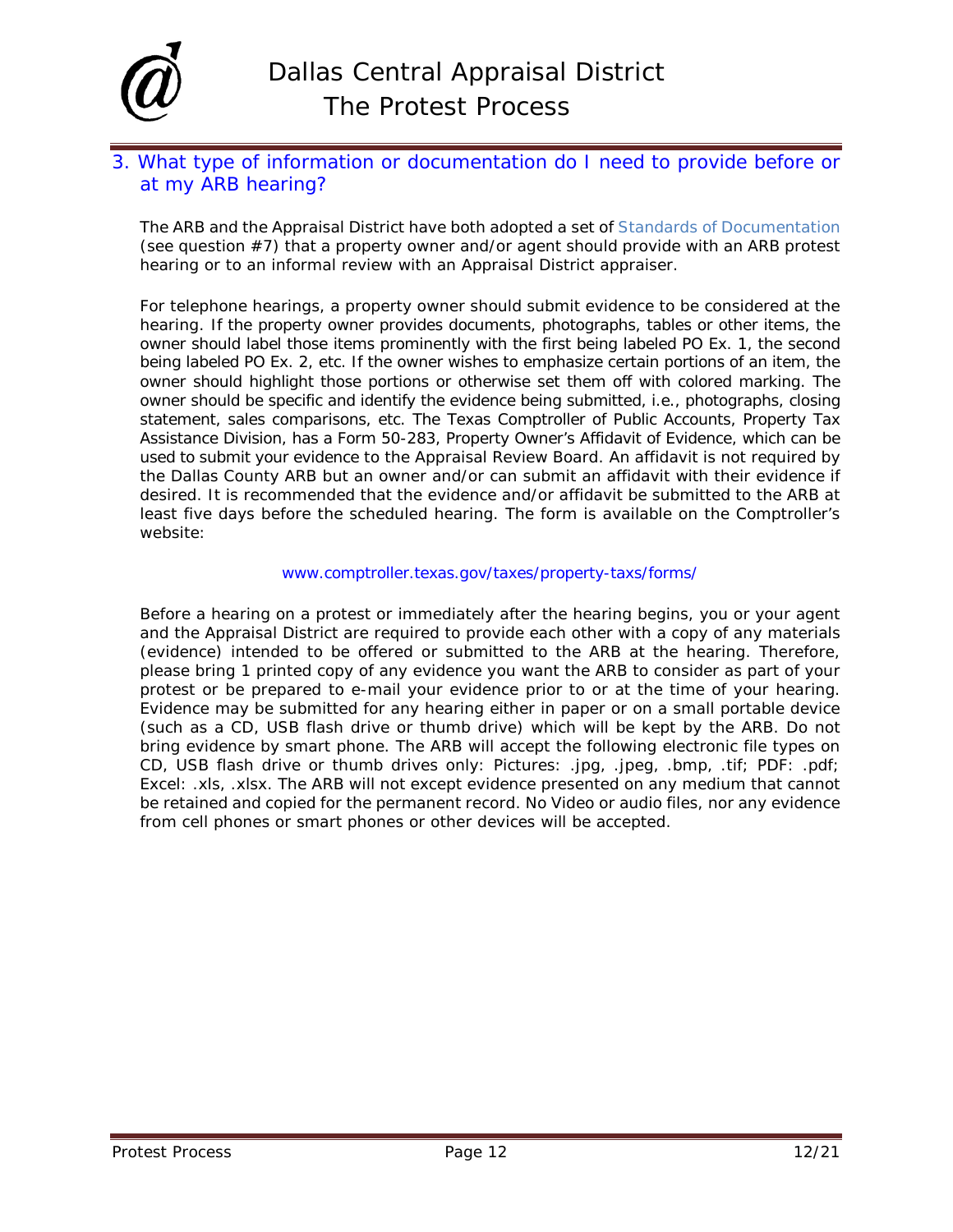

## 4. Where can I obtain hearing information and data?

For Residential, Commercial and Business Personal Property accounts, if you have protested your property, you will receive a Hearing Notification of the date, time and location of your ARB hearing. You can request your Hearing Notice be mailed to you by certified mail, however there may be a charge associated with this process. You may also request your Hearing Notice be e-mailed to you. If you would like to receive your Hearing Notice by certified mail or by e-mail then you need to indicate in writing on the protest form itself under Additional Requests field and provide your e-mail address for e-mail receipt.

At the time an account is scheduled for a hearing, evidence that the Appraisal District may introduce at your hearing will be available on the DCAD website. In the top left hand corner of the Hearing Notification is a PIN No. (#). You may go to the DCAD website, [www.dallascad.org,](http://www.dallascad.org,/) access your account, and enter the PIN No. (#) and it will provide you the information and data on your property account and other potential evidence DCAD used in establishing the market value of your property. You may also call the DCAD offices and talk to a Residential, Commercial, or Business Personal Property (BPP) appraiser who can also provide you the information and data on your property and the evidence DCAD will introduce at your ARB hearing. Within 14 days of your scheduled ARB Hearing you may request the evidence DCAD plans to introduce at your ARB Hearing and DCAD will provide it you if needed.

## 5. Once my property is scheduled for an ARB hearing, what type of information is available on DCAD's website when I use my PIN# to review this information?

For Residential property, DCAD provides you a Residential Neighborhood Value Review report which provides you the appraised values and other appraisal data for accounts within the subject property's neighborhood. Known sales prices and sale dates within a 36 month time frame are also provided for your review. The appraisal and sales data is the primary data DCAD uses to establish and support a uniform and equal value, and a proposed fair market valuation. A Value Summary Sheet (VSS) is also displayed which provides a summary of the property related data that will be presented at the Appraisal Review Board hearing. Appraisal record screen shots are also provided. The DCAD website also provides additional property related data at the account level for all properties in Dallas County.

For Commercial property, DCAD provides you Improved Market Area (IMA) and Land Market Area (LMA) data which provides you the appraised values and other appraisal data for accounts within the subject property's IMA and LMA. Known sales prices and sale dates are also provided for your review. The appraisal and sales data is the data DCAD used to establish and support a uniform and equal value and a proposed fair market valuation. A Value Summary Sheet (VSS) is also displayed which provides a summary of the property related data that will be presented at the Appraisal Review Board hearing. DCAD website also provides additional property related data at the account level for all properties in Dallas County.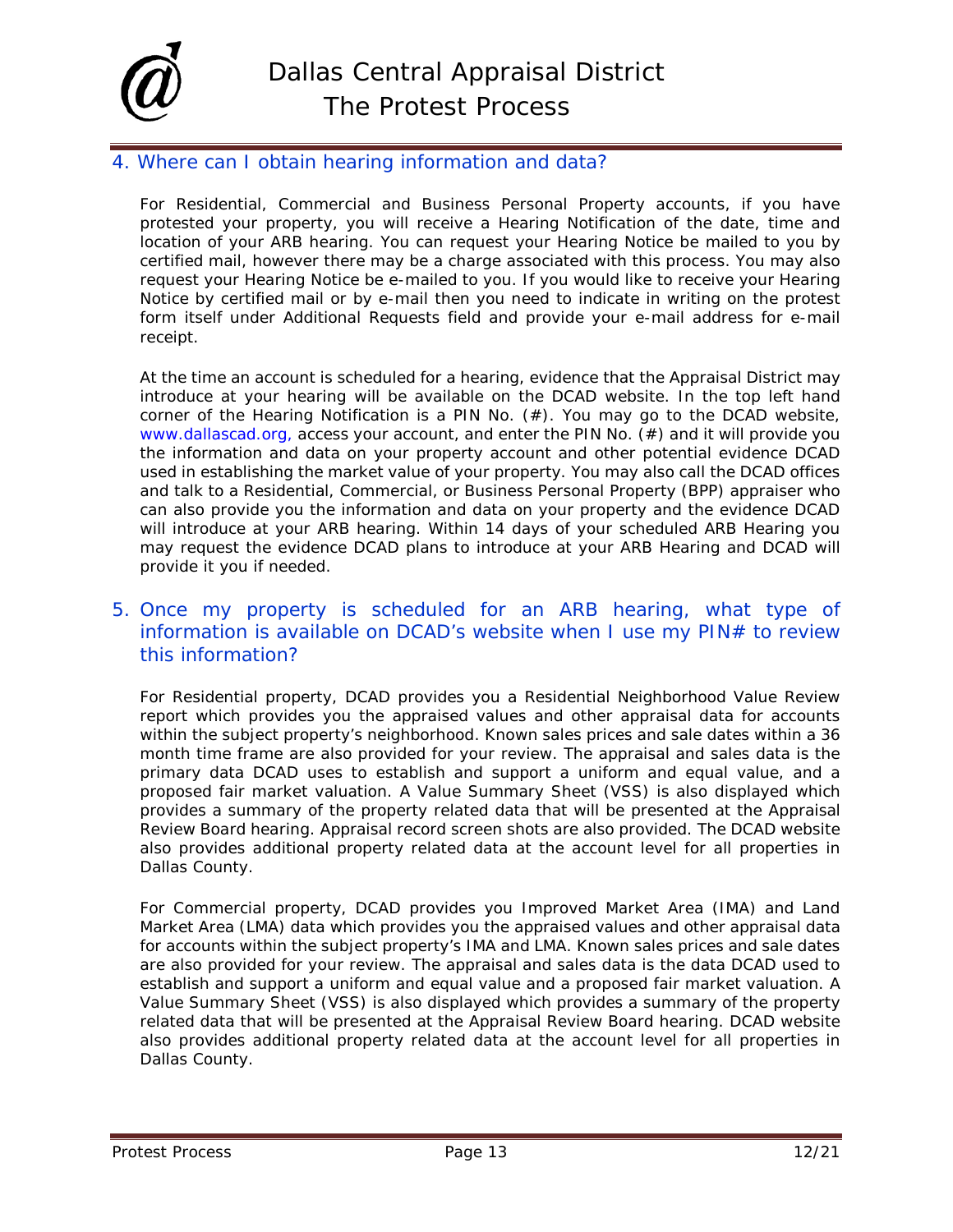

For Business Personal Property (BPP) accounts, DCAD provides you the appraisal related data used to establish and support the subject property's proposed fair market valuation. A Value Summary Sheet (VSS) is also displayed which provides a summary of the property related data that will be presented at the Appraisal Review Board hearing. The DCAD website also provides additional property related data at the account level for all properties in Dallas County.

## 6. Can I obtain any other data that may be used in my hearing?

According to the Property Tax Code, Section 41.461, at least fourteen days before a hearing on a protest, the Chief Appraiser shall inform the property owner that the owner or the agent of the owner may inspect and may obtain a copy of the data, schedules, formulas, and all other information the Chief Appraiser plans to introduce at the hearing to establish any matter at issue. This is only a notification that the information is available for inspection. When the ARB Hearing Notification is mailed to you fifteen days in advance of your scheduled formal hearing time, the Appraisal District will make available the data, schedules, formulas, and all other information the Chief Appraiser plans to introduce at the hearing. The Hearing Notification is the mechanism that allows the information to be made available for inspection at the Appraisal District fourteen days prior to the hearing. It is important to note, at the time an account is scheduled for a hearing, evidence that the Appraisal District may introduce at your hearing will be available on the DCAD website. In the top left hand corner of the Hearing Notification is a PIN No.  $(\#)$ . You may go to the DCAD website, [www.dallascad.org,](http://www.dallascad.org/) access your account number, and enter the PIN No. (#) and it will provide you the information and data on your property account and other potential evidence DCAD used in establishing the market value of your property. You may also call or visit the DCAD offices and request the evidence DCAD will introduce at your ARB hearing. DCAD will always provide you evidence when requested within 14 days of your ARB Hearing.

### 7. What form of documentation will the ARB accept for the hearing?

By law, a copy of all evidence submitted to the ARB must be retained for public record. Therefore please bring hard copies of any evidence you wish the ARB to consider. **The ARB will not accept evidence presented on any medium that cannot be retained and copied for permanent record, NO video or audio files will be accepted. The ARB cannot accept any evidence from cell phones or smart phones, nor via email from any device.**

The ARB of Dallas County encourages you to bring **one (1) printed copy** of any evidence you want the ARB to consider as part of your protest. The ARB will also accept the following electronic file types on CD and USB flash drives only: Pictures: .jpg, .jpeg, .bmp, .tif; PDF: .pdf; Excel: .xls, .xlsx.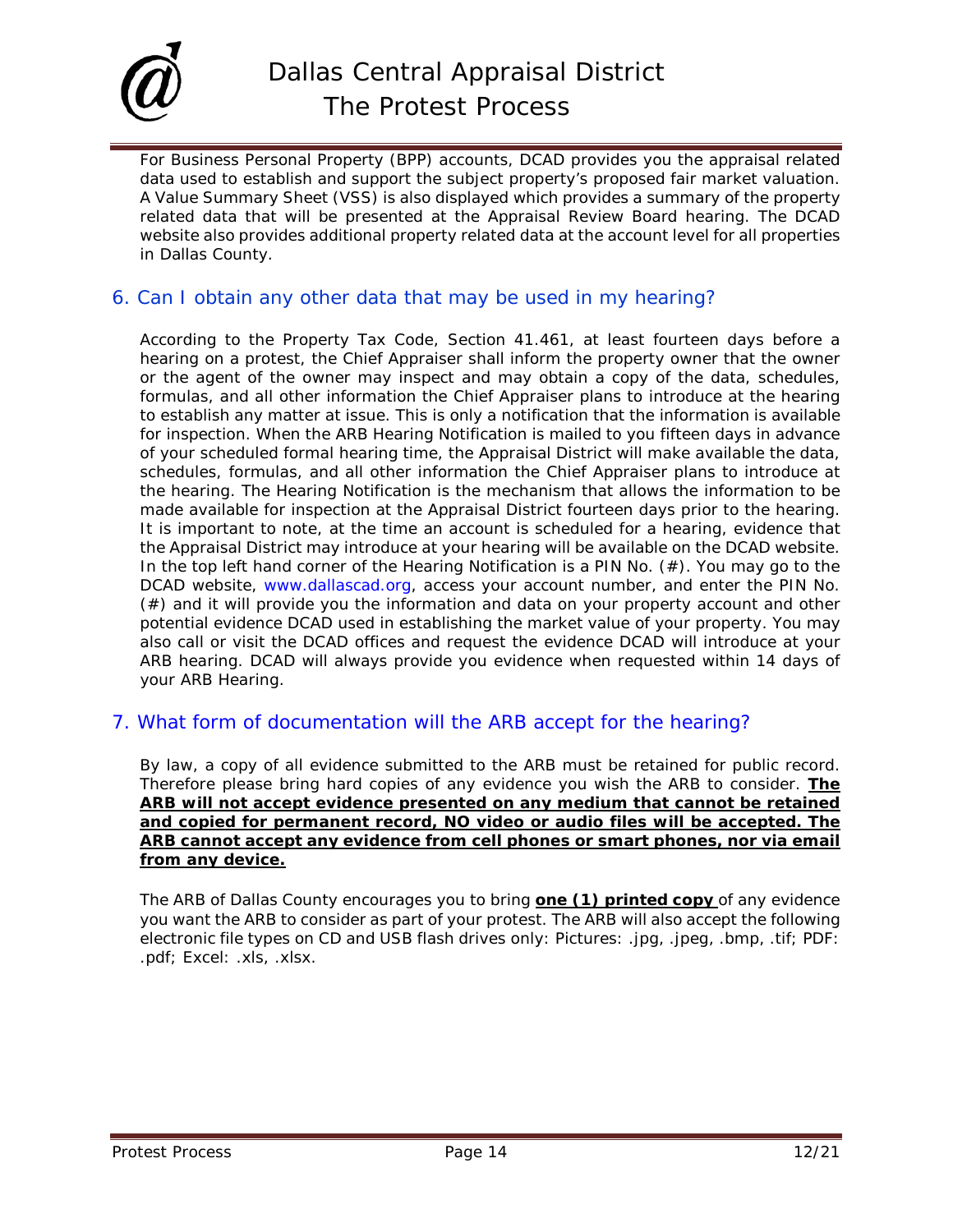

### **STANDARDS OF DOCUMENTATION**

### **RESIDENTIAL REAL ESTATE:**

You should provide documentation that supports your market value position. If you have recently bought your home, then you should provide a copy of your closing statement and/or fee appraisal if one was done for financing purposes. If you have not recently purchased your home, you should try to provide comparable sales, broker's opinion of value, and/or any sales information that you feel supports your position. If your property has any conditional problems and/or repair issues, you should provide pictures and/or professional repair estimates of the problem areas. If you have had a recent fee appraisal undertaken, this information should be provided as well. See the golden color insert that was sent with your appraisal notice concerning the ARB's Standards of Documentation and evidence for the ARB.

#### Sale of Subject Property

A signed and dated closing statement is required, if sold during the last 3 years. The closing statement should include a description of the property being transferred. A copy of the sales contract and the instrument number of the recorded deed filing is required in some cases. Photographs of your property are also good forms of evidence.

#### Sales of Comparable Properties

Sales of comparable properties with photographs should include the following information, if available: 1) property address; 2) sales date/sale price; 3) grantor/grantee; 4) instrument number; 5) financing terms/source/confirmed by; and 6) appraisal of subject property, date and reason for sale.

#### Proof of Physical, Functional or Economic Obsolescence

This type of information can be documented in a variety of ways. The best types of documents are usually estimates for repairs from contractors and photographs of physical problems. All documentation should be signed and attested. This means you must furnish "documented" evidence of your property's needs.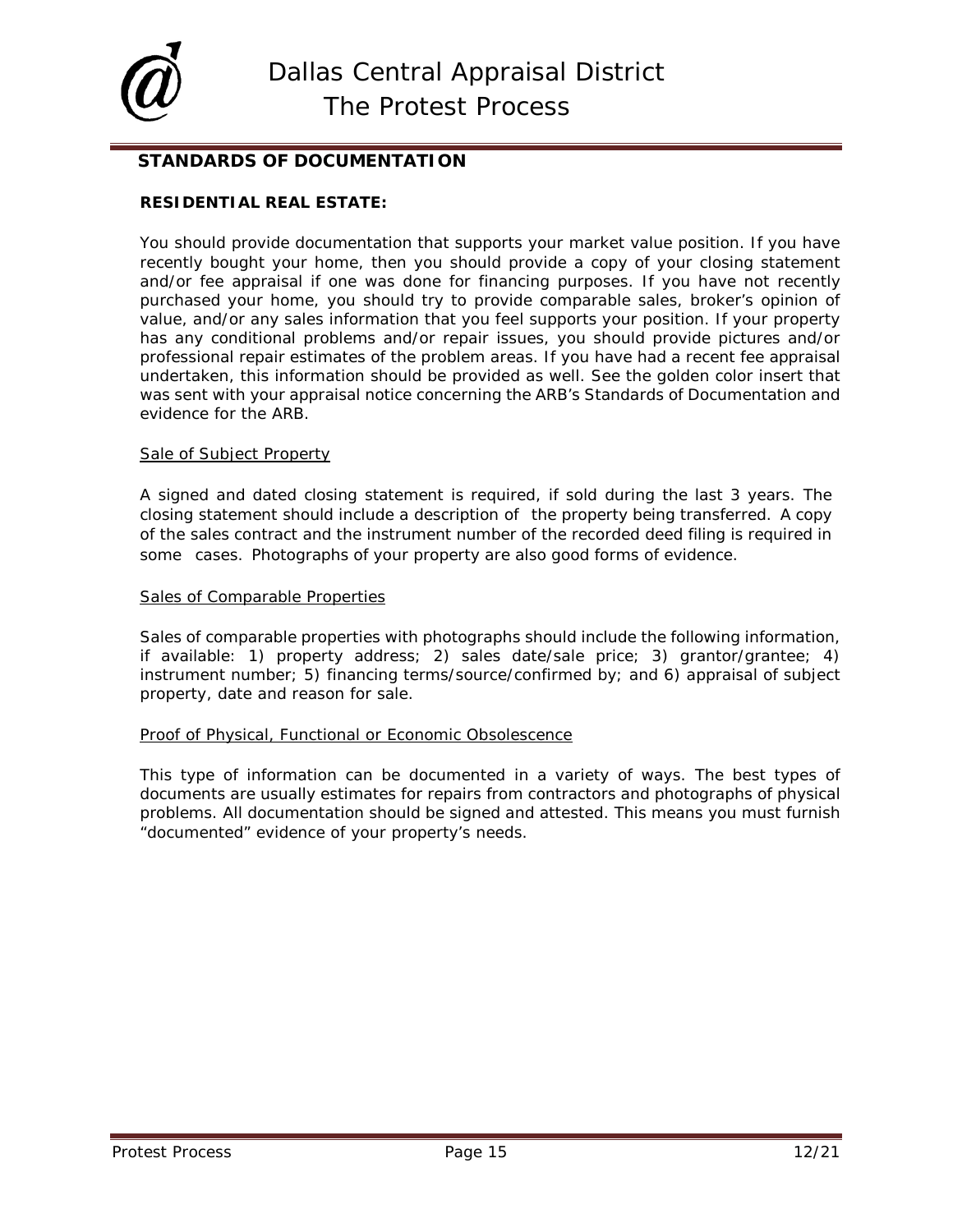

#### Independent Fee Appraisal

Independent Fee Appraisal: Complete copy of the appraisal report with confirmed sales and photographs of comparable properties. The detail should include: 1) property description; 2) location; 3) land area/building area; 4) year built; 5) grantor/grantee; 6) date of contract/instrument number; 7) sales price; 8) financing terms; 9) basis of sale; and 10) source/confirmed by.

#### Evidence For Inequality of Appraisal Issues

The appraisal ratio of the property is more than the median level of appraisal of a reasonable and representative sample of other properties in the appraisal district; the appraisal ratio of the property is more than the median level of appraisal of a sample of properties in the appraisal district consisting of a reasonable number of other properties similarly situated to, or of the same general kind of character as, the property subject to the protest; or the appraised value of the property is more than the median appraised value of a reasonable number of comparable properties appropriately adjusted. This also applies to Commercial real estate.

#### **COMMERCIAL REAL ESTATE:**

#### Sale of Subject Property

Closing statement or sales contract, signed and dated, including a description of the property being transferred and instrument number, if sold during the last 3 years.

#### Income Approach

Previous year rent roll, rent summary and income statement (typically 3 years of data). Documentation of lease offering rates, lease concessions, effective lease rates and current and historical occupancy, as of January 1 of the current year.

#### Cost Approach

Construction contract(s), signed and dated, including a detailed description of the work to be performed.

Certified A.I.A. Document G702, or equivalent, with detail. Documentation must reflect all hard and soft costs. IRS RECORDS MAY BE REQUIRED.

#### Market Approach

Provide comparable sales of properties that are of similar construction, use, size and shape, age, amenities, location, zoning, and utility availability.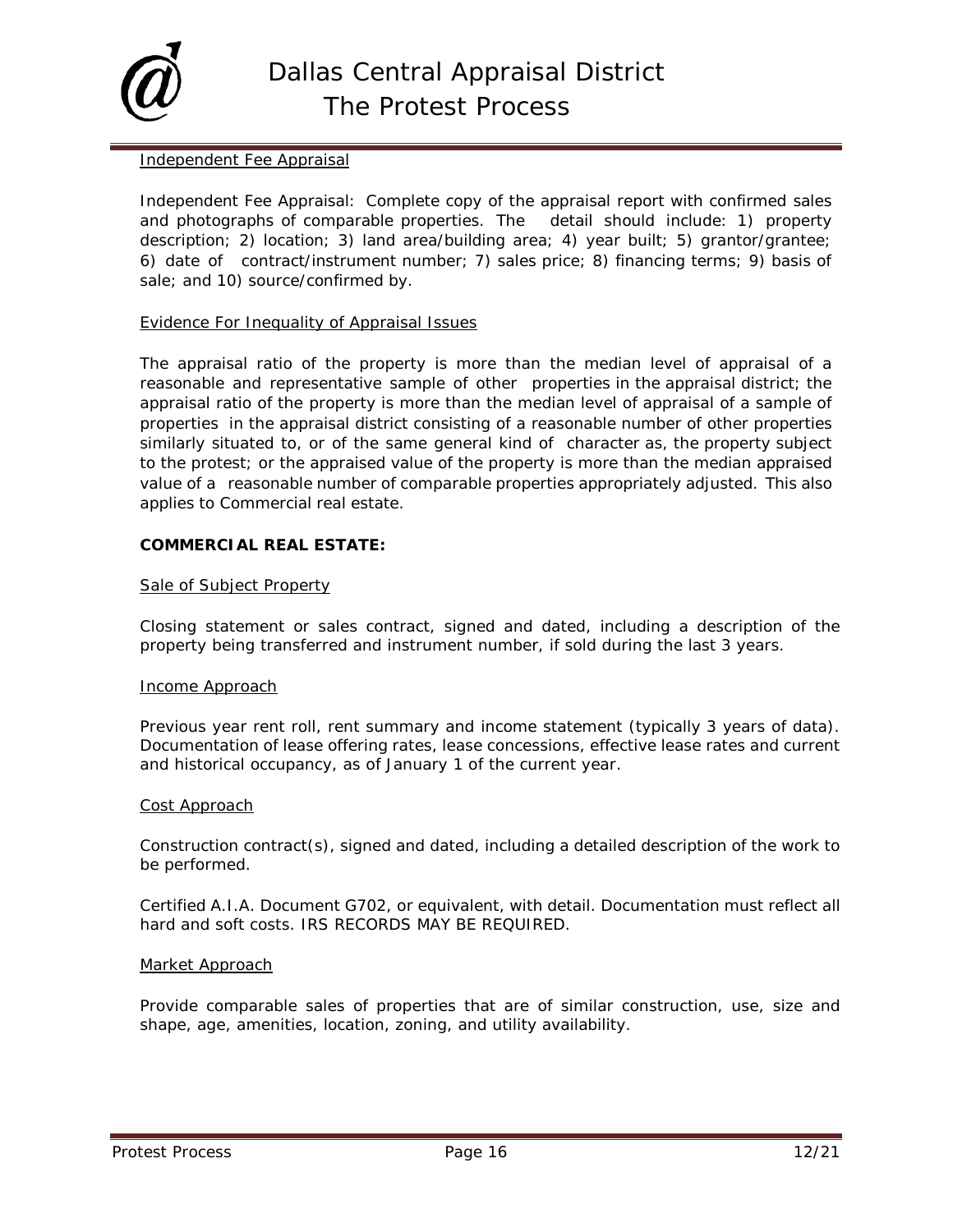

#### Independent Fee Appraisal

Complete copy of the appraisal report with confirmed sales and photographs of comparable properties. The detail should include: 1) property description; 2) location; 3) land area/building area; 4) year built; 5) grantor/grantee; 6) date of contract/instrument number; 7) sale price; 8) financing terms; 9) basis of sale; and 10) source/confirmed by.

#### **BUSINESS PERSONAL PROPERTY:**

The Appraisal District or the ARB must have evidence on which to make a ruling in all Business Personal Property cases appearing before them. Normally the form of relevant documents in order of importance are: 1) balance sheets; 2) inventory controls, accounting records, journals, ledgers showing acquisitions by year of purchase; 3) CPA statements of costs; 4) leases pertaining to the property in question; 5) a statement of general accounting policy and procedures, especially concerning the capitalization and expense policy, and should also address inventory methods and whether physical inventory equals book inventory; 6) the basis of depreciation; and 7) a written third party confirmation from a landlord or leasing agent if the business has ceased operations and the assets have been removed prior to January 1. For questions concerning ownership and address changes for BPP accounts, contact 214-631-7406.

### 8. Can I reschedule my ARB hearing?

Property owners, not represented by a tax consultant, may be rescheduled without demonstrating any cause one time only. If a property owner/agent misses their scheduled ARB hearing then they can make a one-time reschedule request in writing to the ARB but this written request must be postmarked within 4 days of the scheduled ARB hearing date. The ARB will also reschedule your ARB hearing for good cause. "Good cause" for filing late protests is not defined in Tax Code Section 41.44(b). Claims of good cause for latefiled protests should be carefully considered and standards in making determinations of good cause under Tax Code Section 41.44(b) should be uniformly applied. The ARB should give due consideration to good cause claims in such a manner that properly respects the rights of property owners while not undermining or contravening laws related to filing deadlines or the orderly and expeditious fulfillment of ARB duties.

Good cause reasons may include:

- Active military duty
- Hospitalization or under doctor's care
- Death in the immediate family
- Judicial or Legislative service or a pending court hearing
- Failure to receive administrative due process
- Other matters of good cause as determined by the ARB

Please note all ARB hearing reschedule requests for good cause must be properly documented, filed timely, and submitted in writing to the ARB Chairman at 2949 N. Stemmons Fwy., Dallas, TX 75247.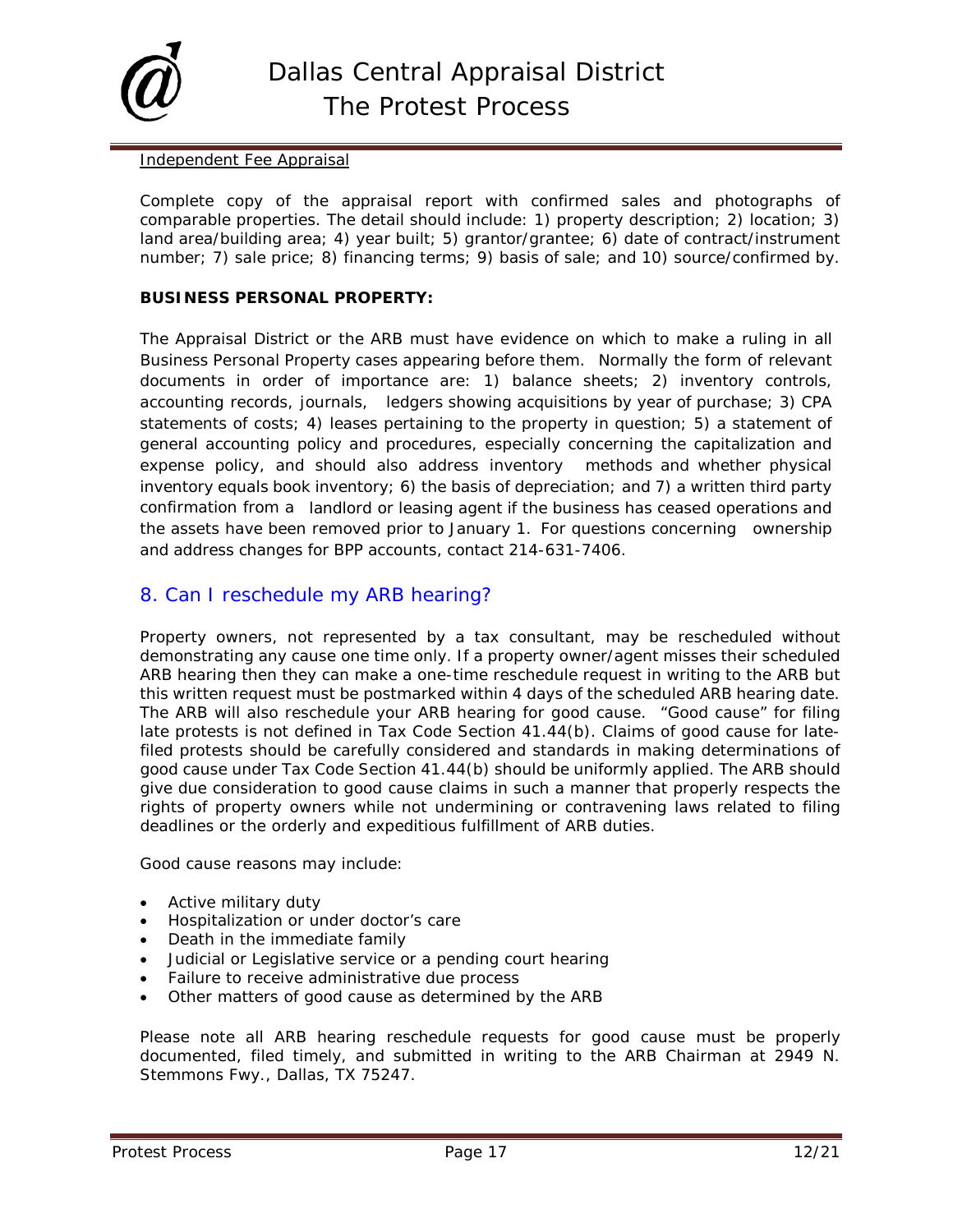

Family vacations, business conflicts, needing more time to prepare for your hearing, etc., are not considered Good Cause reasons to reschedule your ARB hearing. Alternatives to being rescheduled are:

- Have someone come to the hearing in your place by providing them with written authorization
- Submit your documentation by mail or in person prior to your ARB scheduled hearing by providing the Appraisal District with a written letter signed by you. The hearing will take place whether you are there or not and all information submitted will be considered at the time of your ARB hearing
- Request an earlier ARB hearing if ARB hearing slots are available
- Try to resolve your issue informally with an appraiser prior to your scheduled ARB hearing

The ARB will determine if good cause exists for missing a deadline or a hearing. Good cause as defined by Tax Code Section 41.45 is a reason that includes an error or mistake that was not intentional or was not the result of conscious indifference and will not cause undue delay or injury to the person authorized to extend the deadline or grant a rescheduling. The ARB reschedule policy is outlined in the insert that is sent with your Hearing Notification.

### 9. Can I cancel my ARB hearing?

If you no longer have an issue and want to withdraw your protest, please mail your withdrawal to the address located at the bottom of your Appraisal Notice and provide your 1) name, 2) property address, 3) DCAD account number and 4) date of the scheduled hearing. You may also submit your withdrawal via email.

### 10. What happens if I do not appear at my scheduled hearing?

If you do not appear in person and no evidence or documentation has been submitted, your protest will be dismissed by the ARB hearing panel. You will be sent a Dismissal Letter from the ARB indicating that action was taken by the ARB.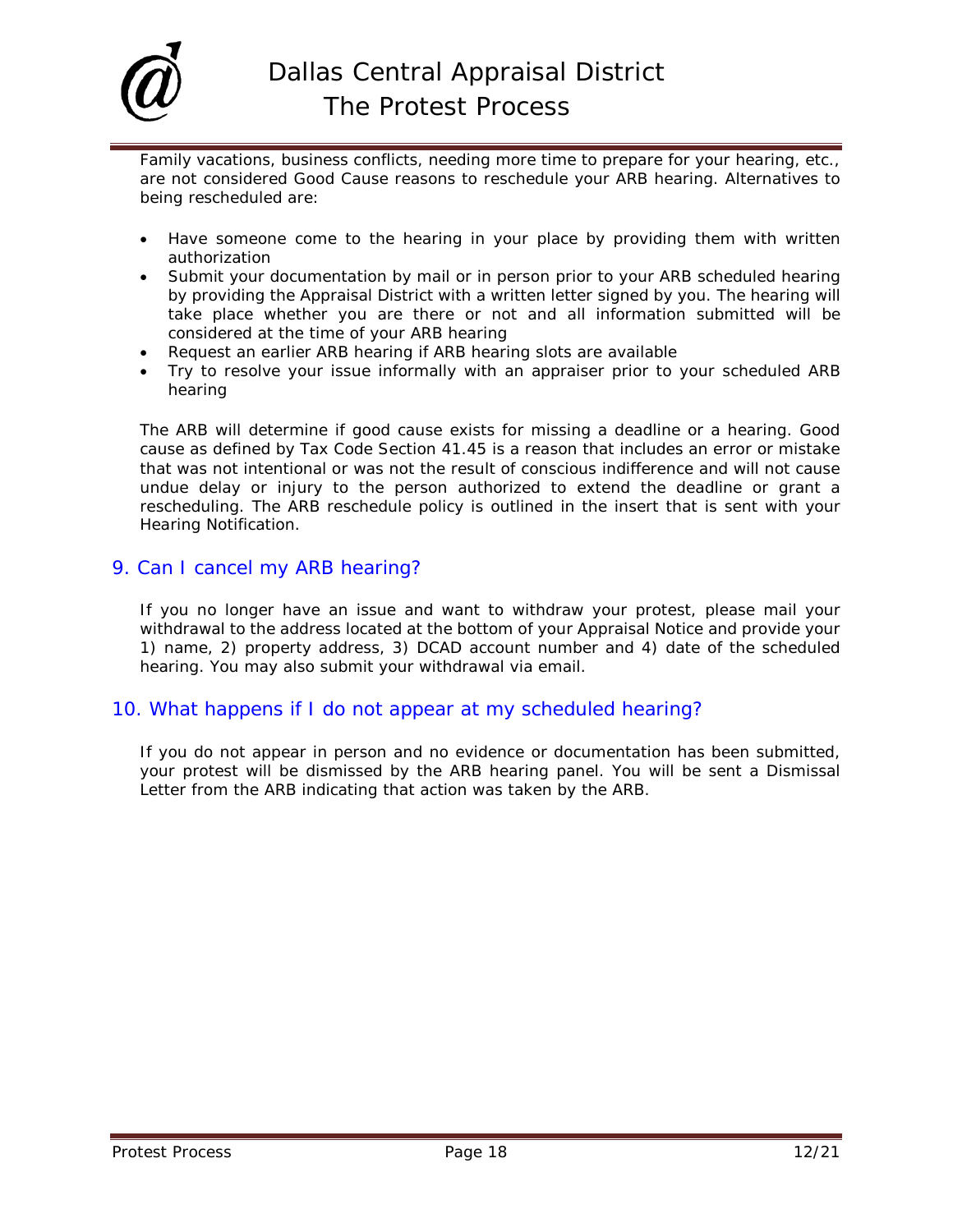

## <span id="page-18-0"></span>**E. District Court/Binding Arbitration**

### 1. Do I need to file in District Court or is there another avenue that I can pursue?

After the ARB rules on your protest, the ARB must send you or your agent a written Notice of Final Order by certified mail. If you are dissatisfied with the ARB's decision, you have the right to appeal its decision to the District Court in Dallas County. You must file a petition with the District Court within 60 days of receiving the written order from the ARB.

You will also be required to make a partial payment of taxes, usually the amount of taxes that are not in dispute, before the delinquency date. You may ask the court to excuse you from prepaying your taxes. You must file an oath of "inability to pay" the taxes in question and argue that prepaying the taxes restrains your right to go to court on your protest. The court will hold a hearing and decide the terms or conditions of your payment.

As an alternative to filing an appeal to district court, a property owner is entitled to appeal an Appraisal Review Board Order Determining Protest through binding arbitration where 1) market or appraised value on real or personal property is valued at \$5 million or less; and 2) all residence homesteads, including those valued at more than \$5 million. Click the following link for the State form: **[REQUEST FOR BINDING ARBITRATION](https://comptroller.texas.gov/forms/ap-219.pdf)**.

A property owner must file with the Appraisal District not later than the 60th day after the date the property owner receives the Appraisal Review Board Order Determining Protest:

- 1) A completed request for binding arbitration
- 2) An arbitration deposit in the amount based upon the following parameters
- 3) A copy of the ARB Order Determining Protest for which binding arbitration is requested.
- \$450 if the property is the owner's homestead and has a value of \$500,000 or less
- \$500 if the property is the owner's homestead and has a value of more than \$500,000
- \$500 for a non-homestead property less than \$1 million in value
- \$800 for a non-homestead property with a value between \$1 million and \$2 million
- \$1,050 for a non-homestead property with a value between \$2 million and \$3 million
- \$1,550 for a non-homestead property with a value between \$3 million and \$5 million

This deposit is required for each request for arbitration. Not complying with all of the State Comptroller's instructions may jeopardize your right to arbitration.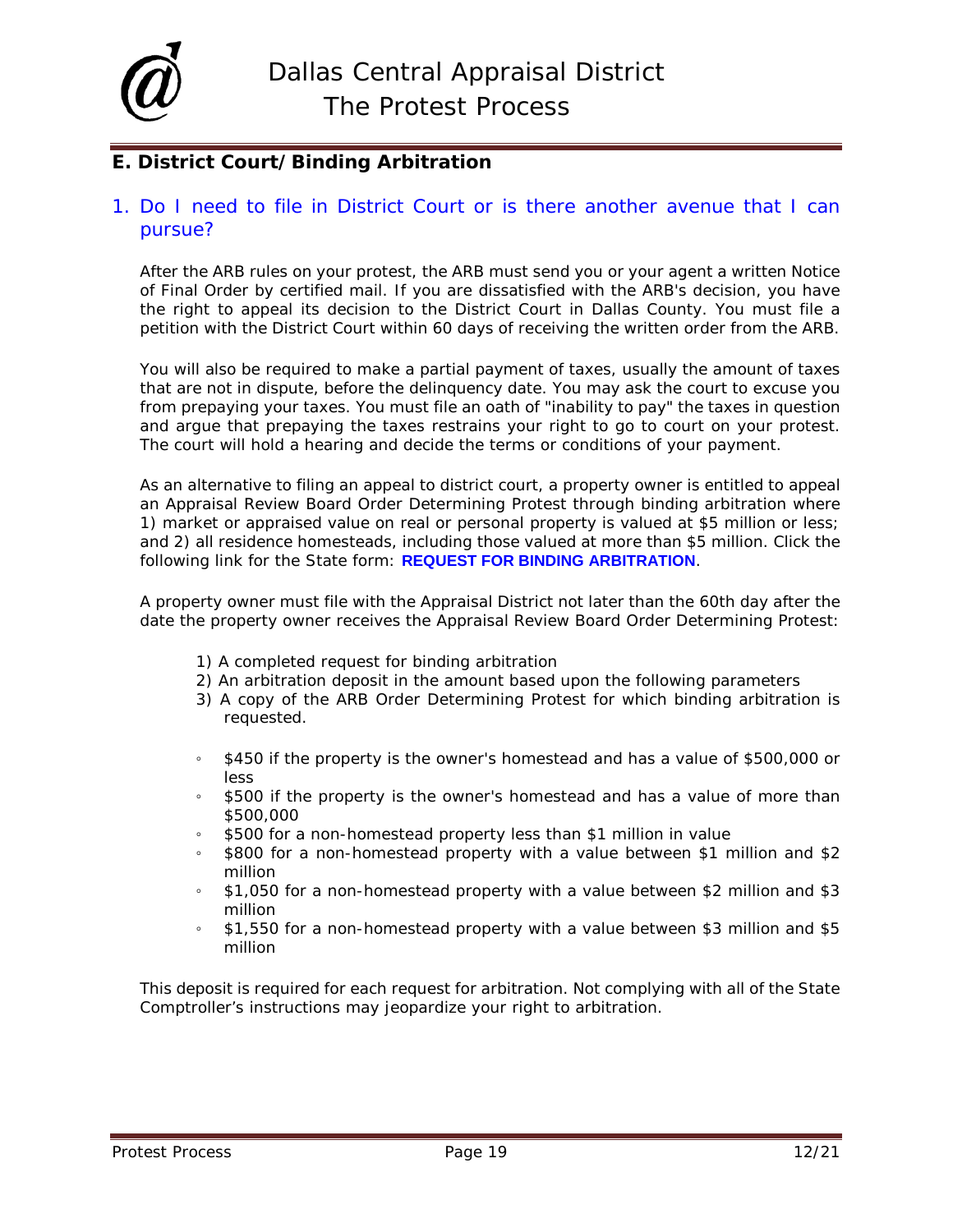

As an alternative to filing an appeal in district court, you may appeal to the State Office of Administrative Hearings (SOAH). An appeal to SOAH must be requested no later than the 30<sup>th</sup> day after you receive your notice of the ARB's Order Determining Protest by filing with the Chief Appraiser of the Dallas Central Appraisal District a notice of appeal with the applicable filing fee. The filing fee to SOAH is \$1,500.

## <span id="page-19-0"></span>**F. Other Common Questions**

### 1. What are your typical hours of operation?

The Appraisal District is open from 7:30 AM to 5:30 PM Monday through Thursday and from  $7:30$  AM  $-5:00$  PM on Fridays.

As opposed to visiting DCAD office, DCAD encourages you to instead call and speak with an appraiser or customer service representative in order to address you non-value related issue(s).

If you disagree with DCAD's proposed valuation then prior to having an informal hearing with an appraiser you will need to have already filed a protest and provided evidence for review by appraisal staff. After filing your protest and submitting evidence, then a DCAD appraiser will be able to conduct an Informal Telephone review of your documentation for possible resolution.

### 2. Are you open late or on Saturdays?

Yes. DCAD Customer Service (214-631-0910) and Residential (214-905-9402) Division phone lines will be open for Residential property owners to call in. **Beginning April 19 and continuing through May 10**, the Appraisal District Residential phone line will be open until 6:00 PM on Tuesday nights and Residential phone lines open on **Saturdays, April 23, April 30, and May 7,** from 8:00 AM – 12:00 PM. **These extended hours are for Residential properties only and only by Telephone.** If you have already filed your protest and submitted evidence then a DCAD appraiser will be able to conduct an Informal Telephone review of your documentation for possible resolution. If you have not filed a protest and submitted evidence with your protest then DCAD staff will likely not be able to resolve your valuation issues during this time frame but rather just answer your questions concerning the protest process.

### 3. Are there protest hearings late evenings or on Saturdays?

Yes. The Appraisal Review Board will typically designate one Saturday in the month of June for weekend protest hearings. When you file your protest form you may request that you would like to be scheduled on a Saturday. For 2022, two Saturdays have been tentatively designated on June 11 and June 25.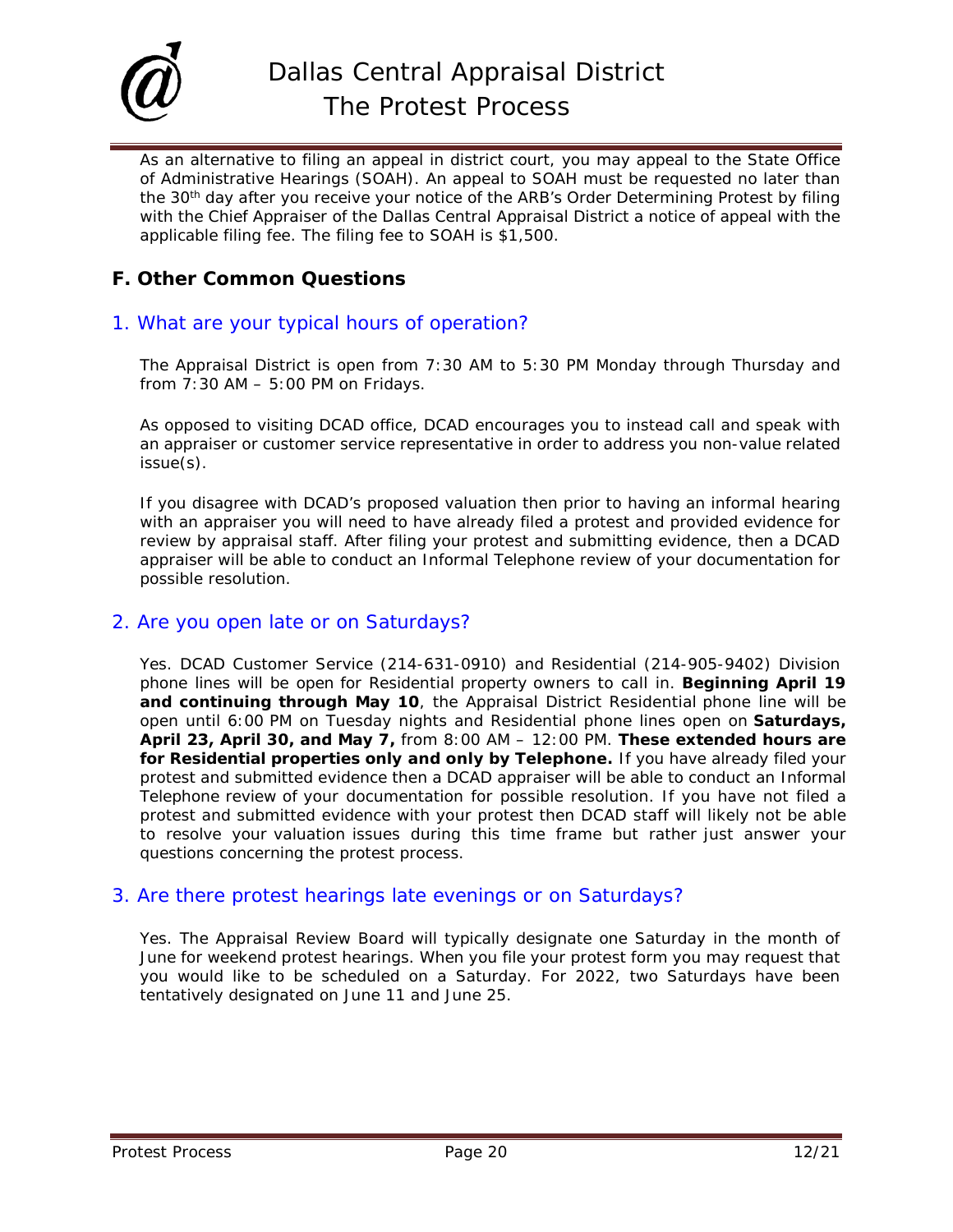

## 4. Why did I not get an appraisal notice?

The Appraisal District is only required to send an appraisal if you rendered your property, if the value increased, or if there was an ownership change. Assuming your property did not meet these criteria, then you would not have been mailed an appraisal notice; however, you can still file a written or online protest (uFile) for the current tax year. All protests must be postmarked and/or delivered to our agency on or before **May 16, 2022,** for residential and commercial properties and on or before **June 9, 2022,** for business personal property. Also, the Appraisal District publishes and delivers a Notice of Appraised Value on all accounts via an appraisal notice link on the website allowing a taxpayer to view and print an Appraisal Notice and protest form.

### 5. Do I have to have a Tax Agent to represent me at the ARB hearing?

No. You can represent yourself at the ARB hearing. However, if you do wish to have a Tax Agent/Consultant represent you, then you must complete an Appointment of Agent form which is mandated by the Texas Property Tax Code, State Comptroller's Property Tax Assistance Division. The form must bear your signature giving the Tax Agent authorization to represent you and must also note an effective date of the agreement. A copy of the form is on the DCAD website [\(Click Here\)](file://DCAD.ORG/WEB/WEBDATA/WEBFORMS/OTHER/50-162_PTAD_AOA.pdf). Also, if you authorize a local realtor to prepare evidence for you and appear at the hearing before the ARB, that realtor must fill out and complete an authorization form for Single Family Residential Property [\(Click here\)](file://DCAD.ORG/WEB/webdata/WEBFORMS/OTHER/50-241_AOA_RES.pdf). Again, you must sign the form giving the authorization to the realtor. Likewise, if you want to remove the tax agent from your representation, you MUST submit a Revocation of Appointment of Agent form [\(Click here\)](file://dcad.org/web/webdata/webforms/OTHER/50-813_Revoke_AOA.pdf). The Property Tax Code is very specific that in order to remove a tax agent, the property owner must file a Removal of Agent form revoking the authorization. If you do not revoke the tax agent's authorization then they will remain on your account and can continue to represent you.

### 6. I am over 65 years of age. Are my taxes frozen?

You may receive a "tax ceiling" for your total school taxes; that is, the school taxes on your home cannot increase as long as you own and live in that home. The tax ceiling is set at the amount you pay in the year that you qualify for the Over-65 homeowner exemption. Other taxing units may adopt a tax ceiling. Please contact the Appraisal District if you have questions concerning this issue. Tax ceilings can go up if you significantly improve your home (other than by ordinary repairs and maintenance). For example, if you add a swimming pool, a garage, a storage building, a room to your home, or significantly remodel your home, your tax ceiling can rise. It will also change if you move to a new home.

### 7. You raised my value more than 10%. How can you? I thought it was limited.

The Texas Property Tax Code states that a residential homestead is limited to a 10% increase. Also, keep in mind: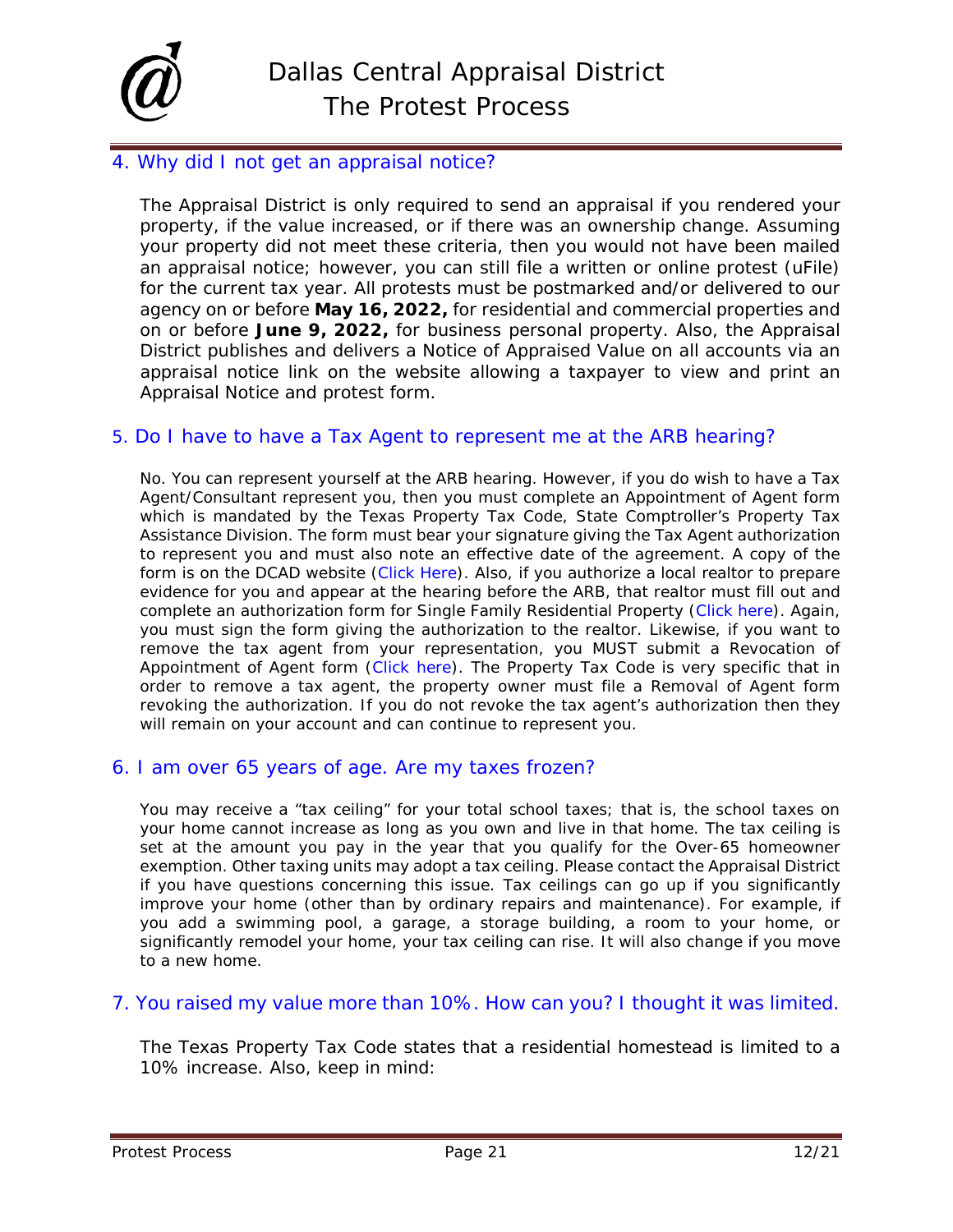

- Homestead limitations take affect one year after you receive your homestead exemption. This means anyone who purchased a property between January 1, 2021 and December 31, 2021 would not be eligible for a limitation in 2022 as they are not eligible for a homestead exemption until January 1, 2022. Your homestead exemption must be in place for a period of one year to be eligible. Rental properties and/or properties that do not have a homestead exemption are not eligible for the limitation amount.
- Limitations do not apply to new improvements added in that tax year such as pools, room additions, any new construction, etc.
- Limitations are removed when a property changes ownership.
- Limitations will be shown on the Notice of Appraised Value as "Homestead Capped Limitation".
- All granted exemptions are subtracted from the "Capped" Appraised Value instead of the Market Value.
- "Capped" Appraised Value minus applicable exemptions equals taxable value.
- If a property qualifies for a "Capped" Appraised Value, the District will also maintain a Market Value as well. If you disagree with the Market Value but are in agreement with the "Capped" Appraised Value, you should still protest the Market Value.
- The "Capped" Appraised Value will increase by 10% per year until it eventually equals the Market Value of the property.

### 8. [Can someone look at my property?](javascript:fnToggleObjDisplay()

The Appraisal District will look at your property at your request under certain restrictions. If an on-site inspection is required, the appointment will be during normal working hours. An inspection request during the Appraisal Review Board (April through July) process would be difficult to schedule due to time and staffing constraints.

### 9. How do I get sales information?

You should be able to get sales information from real estate agents that sell property in your area.

You may also call the DCAD offices and talk to a Residential and Commercial appraiser who can provide you the relevant sales data potentially used in the valuation of your property.

The Appraisal District will provide you sales information used in the valuation of your home if a protest has been filed. At the time, an account is scheduled for a hearing, evidence (including sales data) that the Appraisal District may introduce at your hearing will be available on the DCAD website. In the top left hand corner of the Hearing Notification is a PIN No. (#). You may go to the DCAD website, [www.dallascad.org,](http://www.dallascad.org,/) access your account, and enter the PIN No.  $(\#)$  and it will provide you the information and data (including sales data) on your property account and other potential evidence DCAD used in establishing the market value of your property.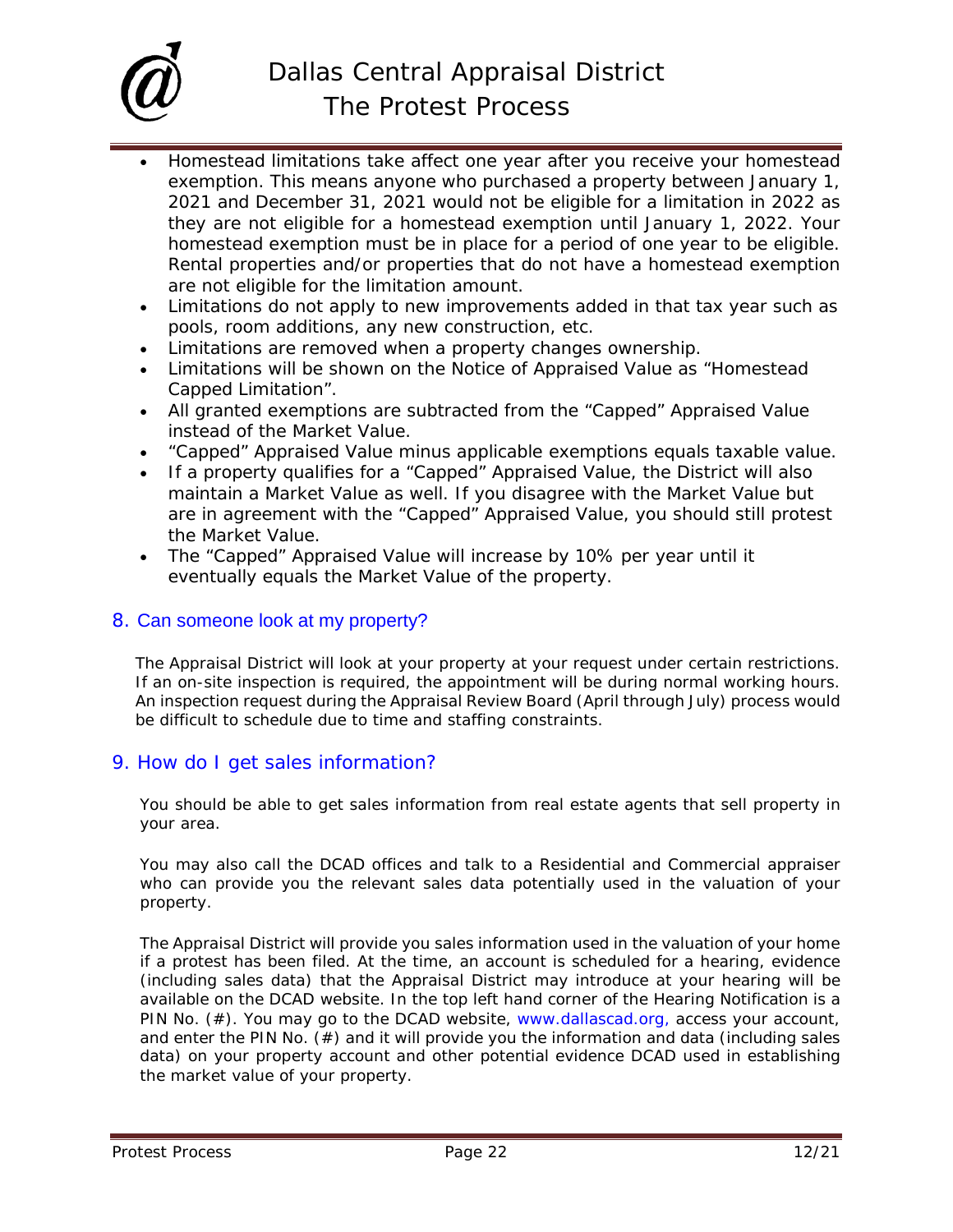

### 10. Why is my residential property in the Commercial property file?

Your residential property may be located in an area that has more of a commercial (including retail, office, or industrial) influence than residential or the predominant zoning is commercial. This often occurs in areas where smaller businesses use converted residences to accommodate their neighborhood friendly business. These businesses are likely to be law offices, medical offices, beauty salons, art galleries, flower shops, antique stores, and restaurants.

### 11. How do you justify an increase in my commercial property?

Your commercial property can increase due to its location, demand, and increasing rental rates of similar properties in the subject market area. This can occur without having your property rehabilitated or remodeled. Your commercial property can increase due to a rapid increase in population in your area. This will likely create more demand for commercial space that leads to better rents.

### 12. How does my value increase when other properties are decreasing in value?

Property values in general or countywide may not represent your specific market area or neighborhood. The average sale price or rental rate per unit in your area may exceed the average price for the entire county. Properties that are located in these areas are likely more desirable and have a higher rate of occupancy or absorption, which leads to better rents and sale prices.

### 13. What is a statement of authenticity?

For all Business Personal Property properties, documentation submitted must include a statement of authenticity. This statement identifies the documentation provided and certifies it to be true and accurate to the best of the property owner's knowledge and must be signed by the property owner. This is especially for business personal property books and records. If the information is received from a CPA, the license number must be provided.